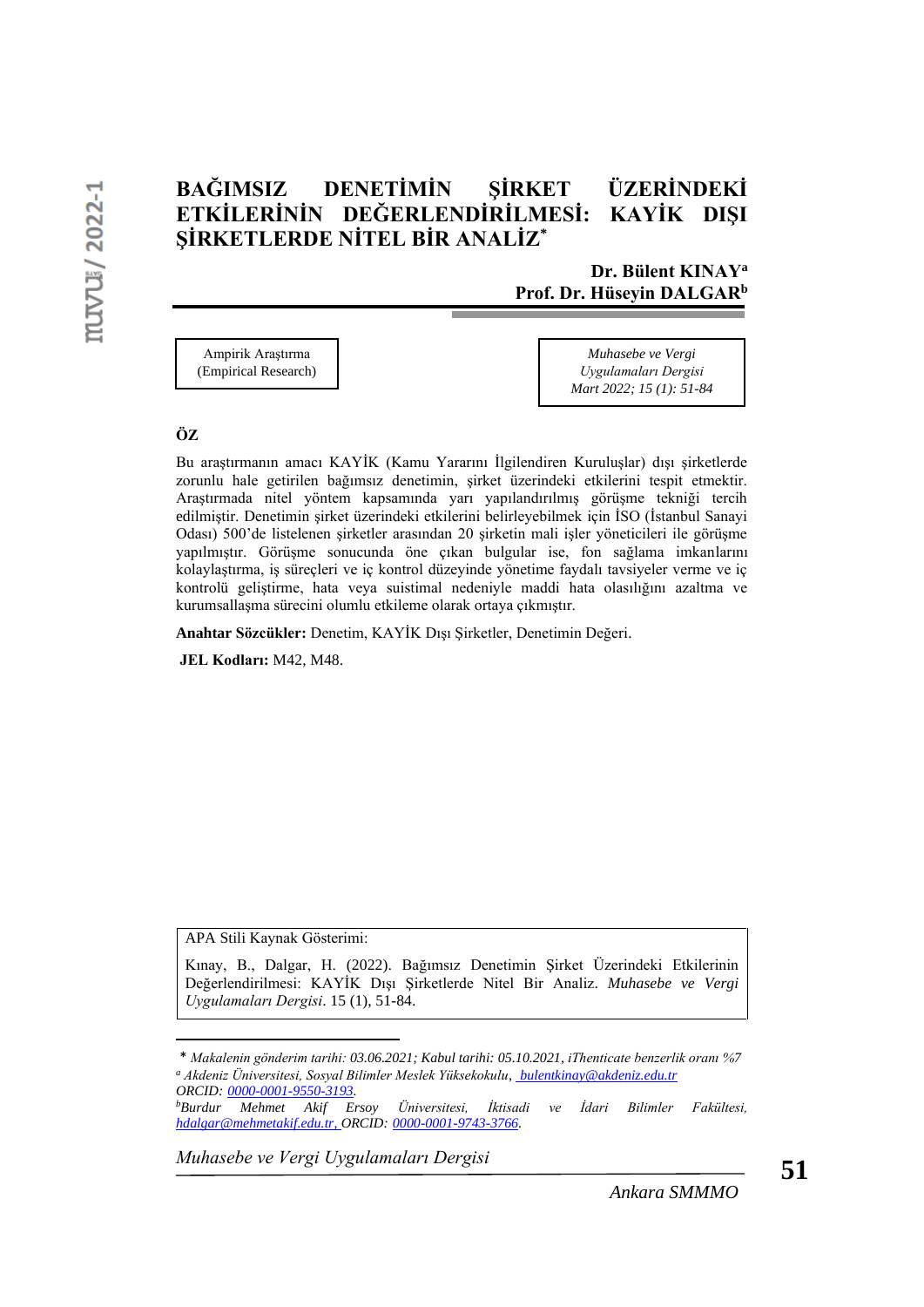## **EVALUATION OF THE EFFECTS OF AN AUDIT ON A COMPANY: A QUALITATIVE ANALYSIS IN PRIVATE COMPANIES**

#### **ABSTRACT**

The purpose of this research is to determine the effects of independent auditing, which is mandatory in companies that are not public interest entities (PIEs). In the research, the semi-structured interview technique was preferred within the scope of the qualitative method. To determine the effects of an audit on a company, interviews were made with the finance managers of 20 companies from the companies listed in the Istanbul Chamber of Industry (ISO) 500. As a result of the interview the prominent findings are facilitating funding opportunities, giving advice to management at the level of business processes and internal control, improving internal control, reducing the possibility of material error due to error or abuse, and positively affecting the institutionalization process.

**Keywords:** Audit, Private Companies, Value of Audit.

**JEL Codes:** M42, M48.

#### **EXTENDED SUMMARY**

#### **Introduction**

It is stated that in private companies, due to reasons such as the lack of an internal control structure or not being fully developed, and an incomplete institutional structure, the audit of these companies should be given importance (Francis, 2004, p.346). Factors influencing audit demand for private companies range from alleviating agency problems, to increasing operational effectiveness and efficiency, to obtaining business consulting. Therefore, it is considered likely that the auditor will create value for private companies other than assuring the financial statements (Vanstraelen and Schelleman, 2017, p.578).

It is seen that the studies carried out focus on public companies and the studies are mostly aimed at determining the value of auditing in terms of external stakeholders. Since private companies do not share their audit reports and financial statements witdeh the public, there are some difficulties in measuring the value of the audit. When the studies are examined, it is seen that measuring the direct effect of audits on public companies and private companies are insufficient.

While the debate on audit thresholds and whether an audit is mandatory in private companies in European Union countries continues with the new Turkish Commercial Code (TTK)—that came into force on 31 July 2012 in Turkey—companies of certain sizes met with IFRS and audit. These regulations have enabled companies to make more accurate decisions from audited financial statements.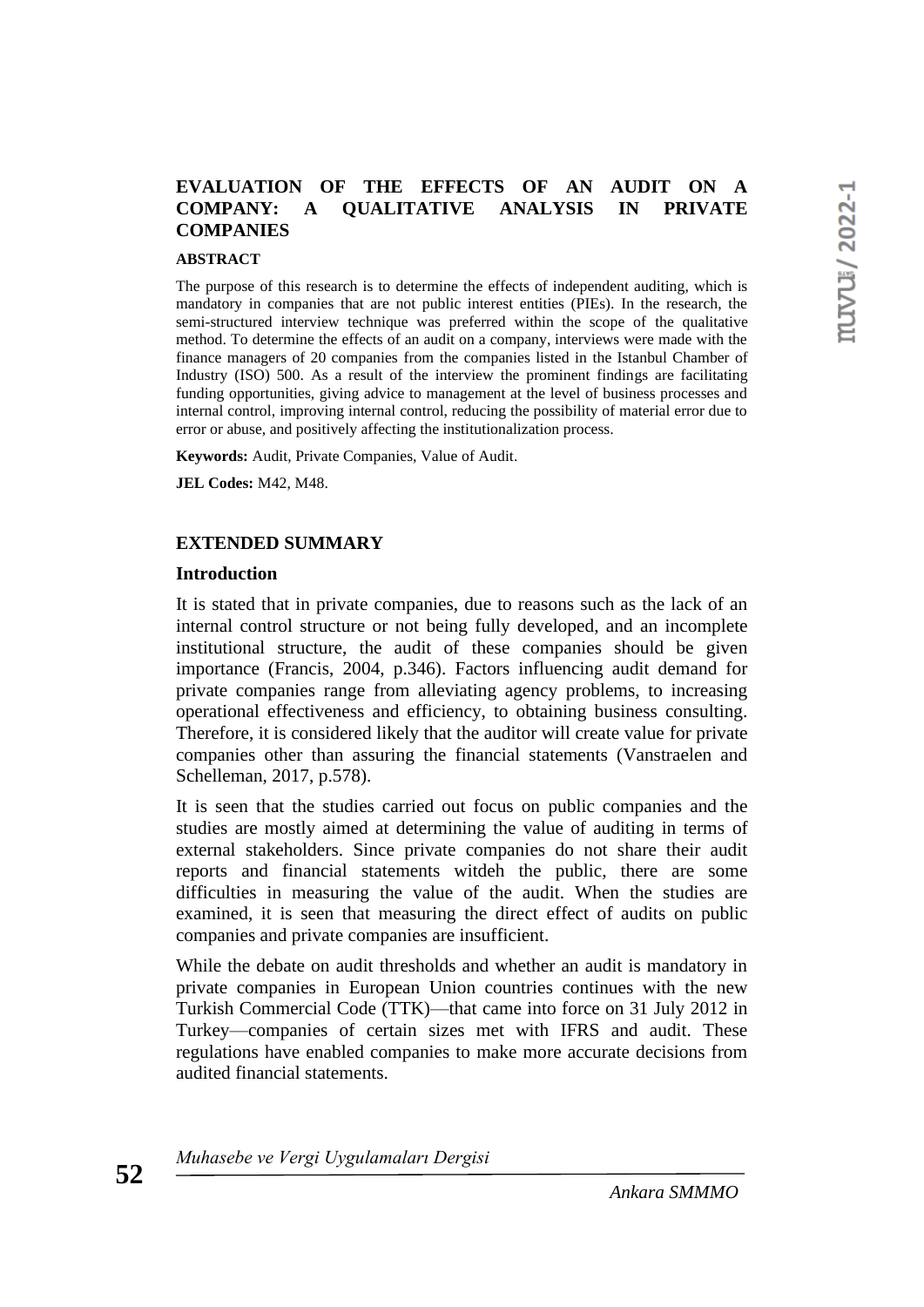As a result of the continuous lowering of audit thresholds in Turkey, the increase in the number of companies included in the audits continues. In this context, a total of 9,836 audit contracts were signed in Turkey according to the 2018 Public Oversight Authority (KGK). The results announced in 2019 showed 1,764 were public companies and 8,072 were private companies (KGK, 2018, p.72). Despite so many audits, it is seen that the effects of auditing in private companies has not been empirically measured until today. This gap in the literature constitutes the main driving force of the research. For this purpose, examining the effects of an audit on a company, which has been made compulsory for private companies in Turkey as of 2013 tax year, was deemed worthy of research.

It is thought that this research will help audit firms to better understand the demands of their clients and develop strategies for companies to provide optional audit services. In this respect, the research can also be considered as a field study, especially for small and medium-sized audit firms in Turkey. In addition, it is expected that the KGK will be beneficial in terms of the regulations it will make for the audit of private companies.

## **Literature on Research**

According to the European Federation of Accountants and Auditors (EFAA) for the Small and medium-sized enterprises (SMEs) report, the value of auditing has been questioned from the perspective of stakeholders including company owners, managers, accountants, and directors. In the study the three most common benefits obtained from auditing are: control over accounting systems and records, the auditor provides helpful advice to management and improves internal control, and provides assurance to external finance providers (EFAA, 2019). In the study conducted on SMEs, the perception of improvement in the quality of financial reporting and the control of internal accounting records stand out as the main factors contributing to discretionary auditing (Palazuelos Cobo et al., 2017, p.63). A survey of executives identified some advantages that can be classified under various factors regarding the internal management of auditing and their value and image to third parties. In addition, the results also show that small, non-family companies that have voluntary audits are the ones that value auditing the most (Montoya del Corte et al., 2014, pp.93-95). Department for Business, Energy & Industrial Strategy (2017) showed the study evaluating the effects of audit thresholds revealed that auditing creates significant cost savings for small companies, and a possible reduction in capital cost is expected for small companies that have optional audits. In a study measuring the perceived value of mandatory auditing of small companies in Hong Kong, it was found that although there are costs associated with annual audits, the benefits from audits are perceived to be higher than the costs (Chung and Narasimhan, 2001, p.123).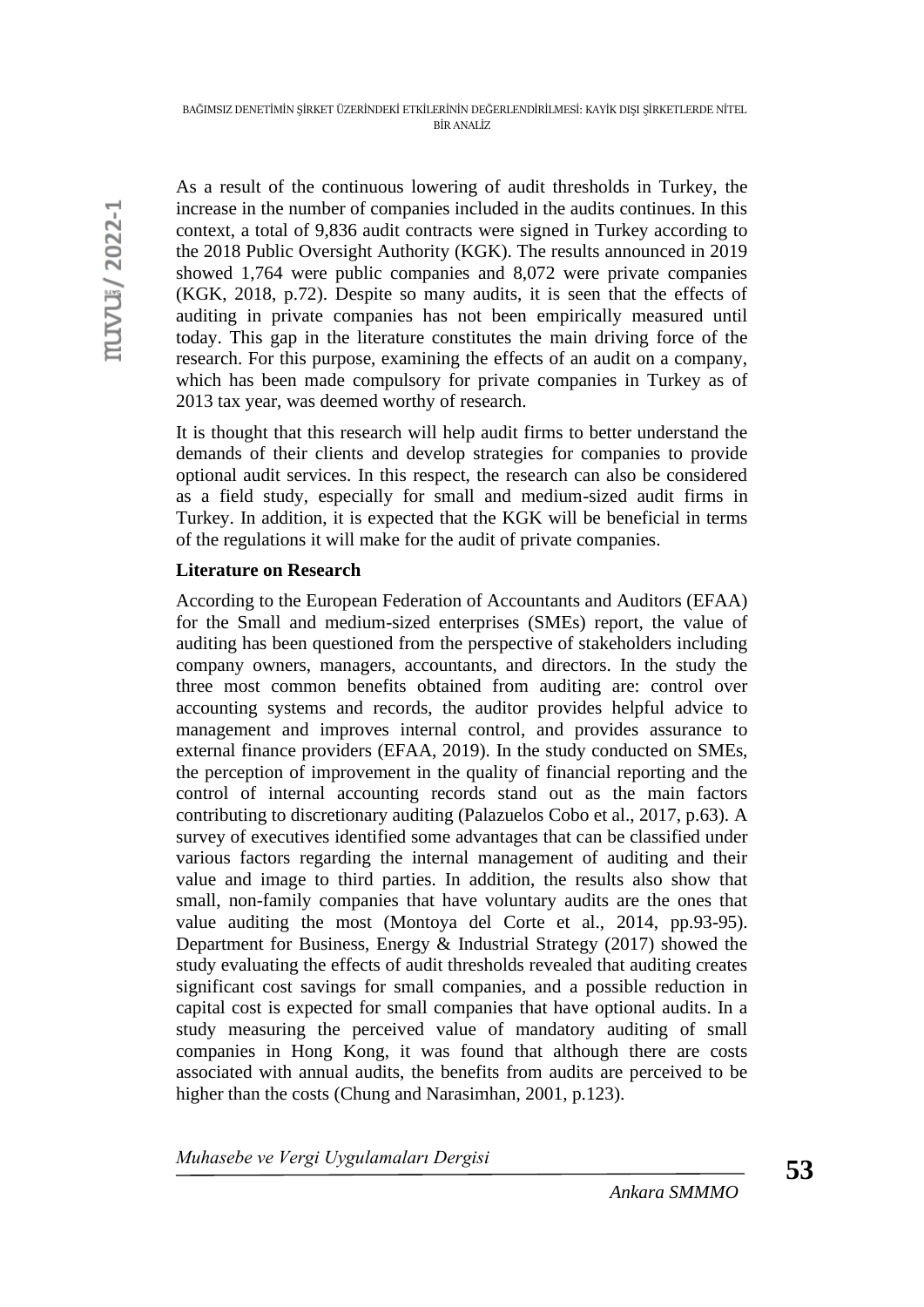There are also studies that show an audit has no contribution and factors such as audit value, audit burden and audit costs have been found to have a significant impact on the acceptance level of audit exemption among SMEs in Malaysia. The majority of SMEs in the study indicated they would choose audit exemption if it was available (Kamarudin et al., 2012, p.161).

According to the literature, it is seen that the studies on the factors affecting the demand for voluntary audit are more than the mandatory audit. As a result, it is determined that the tendency is towards continuing the voluntary audit of companies that qualify for audit exemption and shows that auditing creates added value and has significant effects for private companies.

Ellen Oliverio et al., (2005) originally conducted the study in 1984 by adding four additional questions to the original questionnaire and conducted the study again to explore views on the implementation of the Sarbanes-Oxley Act of 2002. Among the significant results, the view that external audits add value remains. Gökoğlan (2019) in his study on investment institutions, determined that audit activities encourage the corporate governance of the company and contribute positively and significantly to the brand value. In addition, it has been determined that companies increase the efficiency of their internal control systems and have a positive and significant effect on increasing transparency. Hikmet (2009) states that private companies should initiate a serious corporate-culture change process for auditing. It is emphasized that the accounting department should be reorganized by eliminating the deficiencies in accounting and documentation. On the other hand, he emphasized the importance of external audits as a supportive step to internal audits. Acar et al., (2012) also determined that auditing should be considered as a supporting factor in eliminating the problems that occur in family companies in order to adapt to the changing world conditions. Yılmaz (2019) said it has been determined that audits enable the detection of errors and fraud by evaluating the accounting policies and internal control systems in family companies and is beneficial for their institutionalization, and the effective execution of corporate governance.

In all the studies examined, it is revealed that audits create a value beyond providing assurance for the financial statements and information presented.

## **Method of The Research**

The research was based on the phenomenology design, one of the qualitative research methods. It is an attempt to reveal what kind of effects audits create for a company from the point of view of the managers in the finance departments. In this direction, interview and document analysis techniques were used. The general framework of the research is given in Table 1.

*Muhasebe ve Vergi Uygulamaları Dergisi*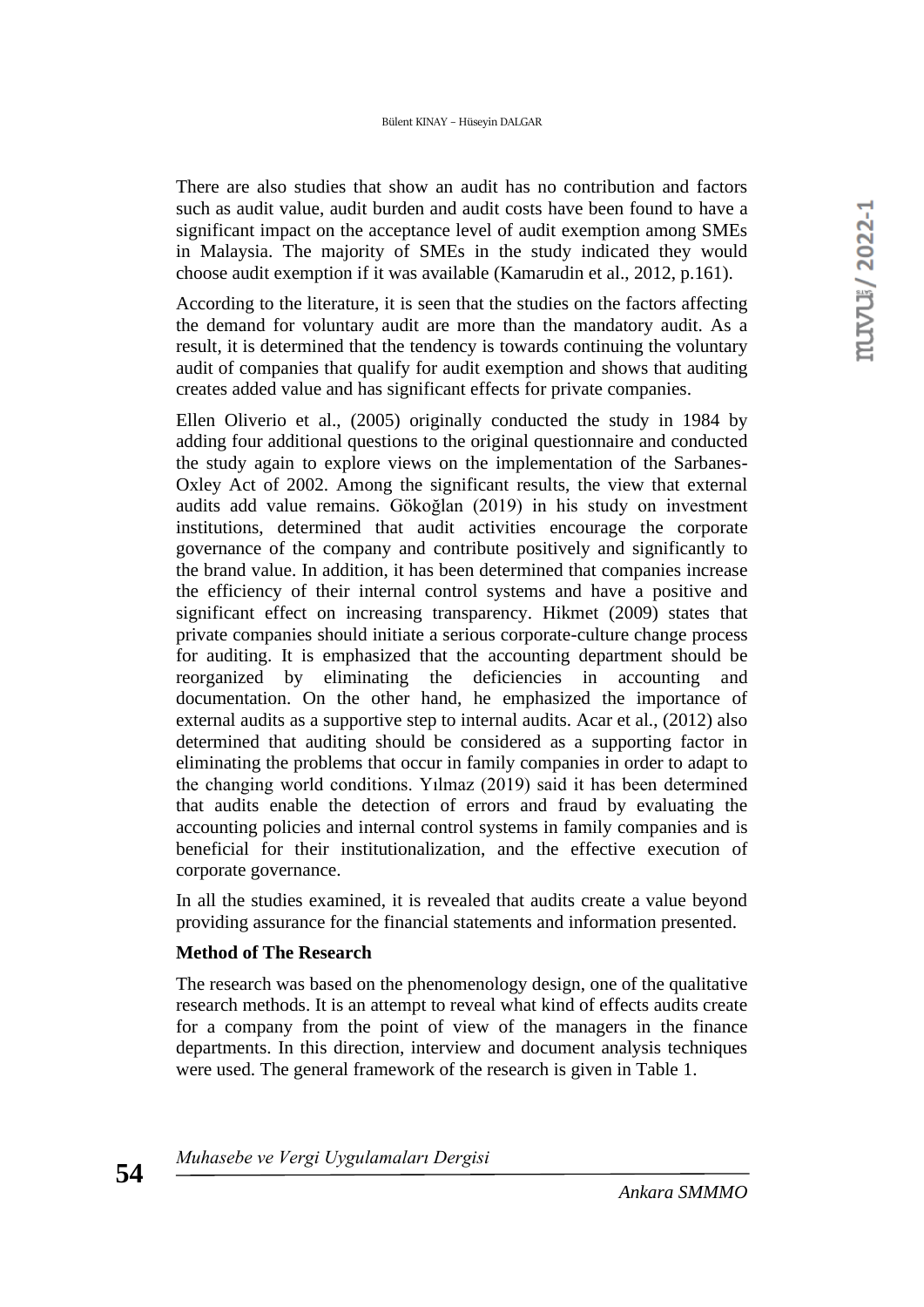| <b>Research Process</b>                       |                                                                                                                                           |
|-----------------------------------------------|-------------------------------------------------------------------------------------------------------------------------------------------|
| Research Design                               | Phenomenology                                                                                                                             |
| <b>The</b><br>Extent<br>the<br>of<br>Research | 4588 private companies audited throughout Turkey as of 2017                                                                               |
| Sample of the Research                        | 20 companies out of 4588 private companies                                                                                                |
| <b>Analysis</b><br>Unit of the<br>Research    | managers in the financial affairs department of the<br>23<br>companies (three companies had the opportunity to meet with<br>two managers) |
| Data Collection Method                        | Interview, document review                                                                                                                |
| Data collection tool                          | Semi-structured interview form                                                                                                            |
| Data analysis                                 | Content analysis and descriptive analysis                                                                                                 |

**Table 1:** An Overview of the Research Method

## **Findings of The Research**

The findings respectively are for voluntary audits before mandatory audits, findings regarding the changes observed in the companies after the mandotory and findings regarding the delivery of non-audit services are presented under three themes.

### **Findings for Voluntary Audits**

It has been revealed that some companies have voluntary audits before starting the mandatory ones. Reasons for companies to have voluntary audits: desire to be traded on the stock exchange, the need for internal audit consultancy, the need for the valuation of financial statements, the audit demand of foreign partners and foreign trade.

## **Findings Regarding the Changes Observed in the Companies After the Mandotory**

As a result of the interview, the findings determined in terms of the effects of having a company audited are shown in Table 2.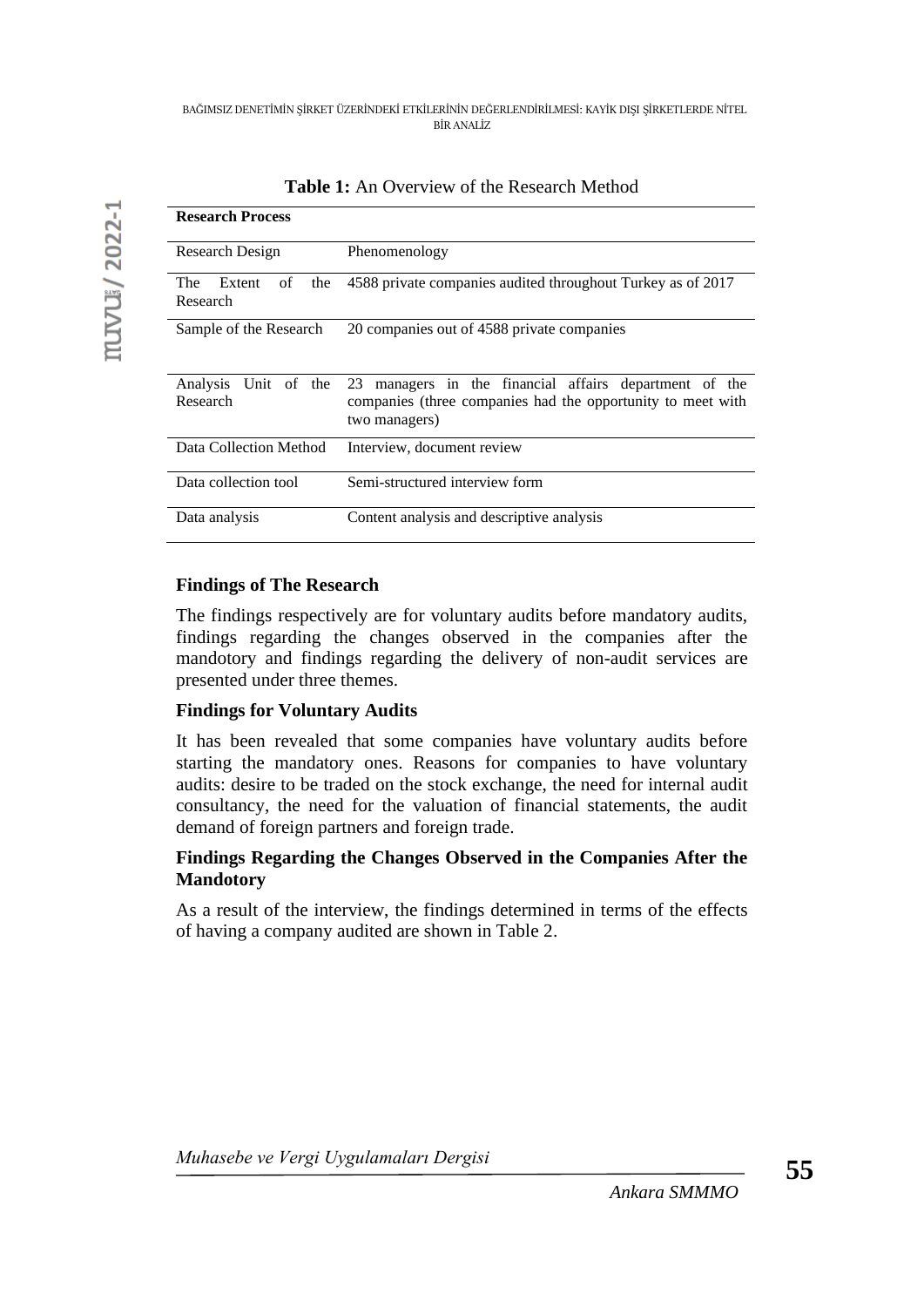| <b>Theme</b>                                            | <b>Sub Themes</b>                                                                                  | <b>Codes</b>                                                                          |
|---------------------------------------------------------|----------------------------------------------------------------------------------------------------|---------------------------------------------------------------------------------------|
|                                                         | Facilitating<br>Fundraising                                                                        | Facilitating and improving credit facilities                                          |
|                                                         | Opportunities                                                                                      | Facilitating foreign loans                                                            |
|                                                         |                                                                                                    | Increasing credit limits                                                              |
|                                                         |                                                                                                    | Assisting financial analysts in the bank                                              |
|                                                         |                                                                                                    | Providing credibility                                                                 |
|                                                         |                                                                                                    | Facilitating joint foreign trade                                                      |
|                                                         | Giving<br>Improvement<br>Recommendations<br>at the Level of<br><b>Business</b><br>Processes<br>and | Elimination of deficiencies in the internal control<br>system                         |
|                                                         |                                                                                                    | Bring discipline and control                                                          |
|                                                         |                                                                                                    | Developing business processes                                                         |
|                                                         | <b>Internal Control</b>                                                                            | Identifying risks that management could not                                           |
|                                                         |                                                                                                    | Addressing the deficiencies of accounting systems                                     |
| Changes Observed in Companies After the Mandotory Audit | Reducing<br>the<br>Possibility<br>of<br>Material                                                   | Being more careful in accounting transactions                                         |
|                                                         | Misstatement Due<br>to Error or Abuse                                                              | Bringing discipline to employees                                                      |
|                                                         |                                                                                                    | Decreased error rate                                                                  |
|                                                         | Affecting<br>the<br>Institutionalization                                                           | Contributing to the institutionalization process                                      |
|                                                         | Process Positively                                                                                 | Facilitating the transfer of events and processes<br>within the company to management |

| <b>Table 2:</b> Findings Regarding the Changes Observed in the Companies After |  |
|--------------------------------------------------------------------------------|--|
| the Mandotory Audit                                                            |  |

#### **Findings Regarding the Delivery of Non-Audit Services**

According to the findings, it has been determined that the financial statements of some companies are prepared by the audit firm according to accounting standards. Therefore, it is necessary to consider this service received by companies as a non-assurance service. Findings regarding the provision of non-audit services are shown in Table 7.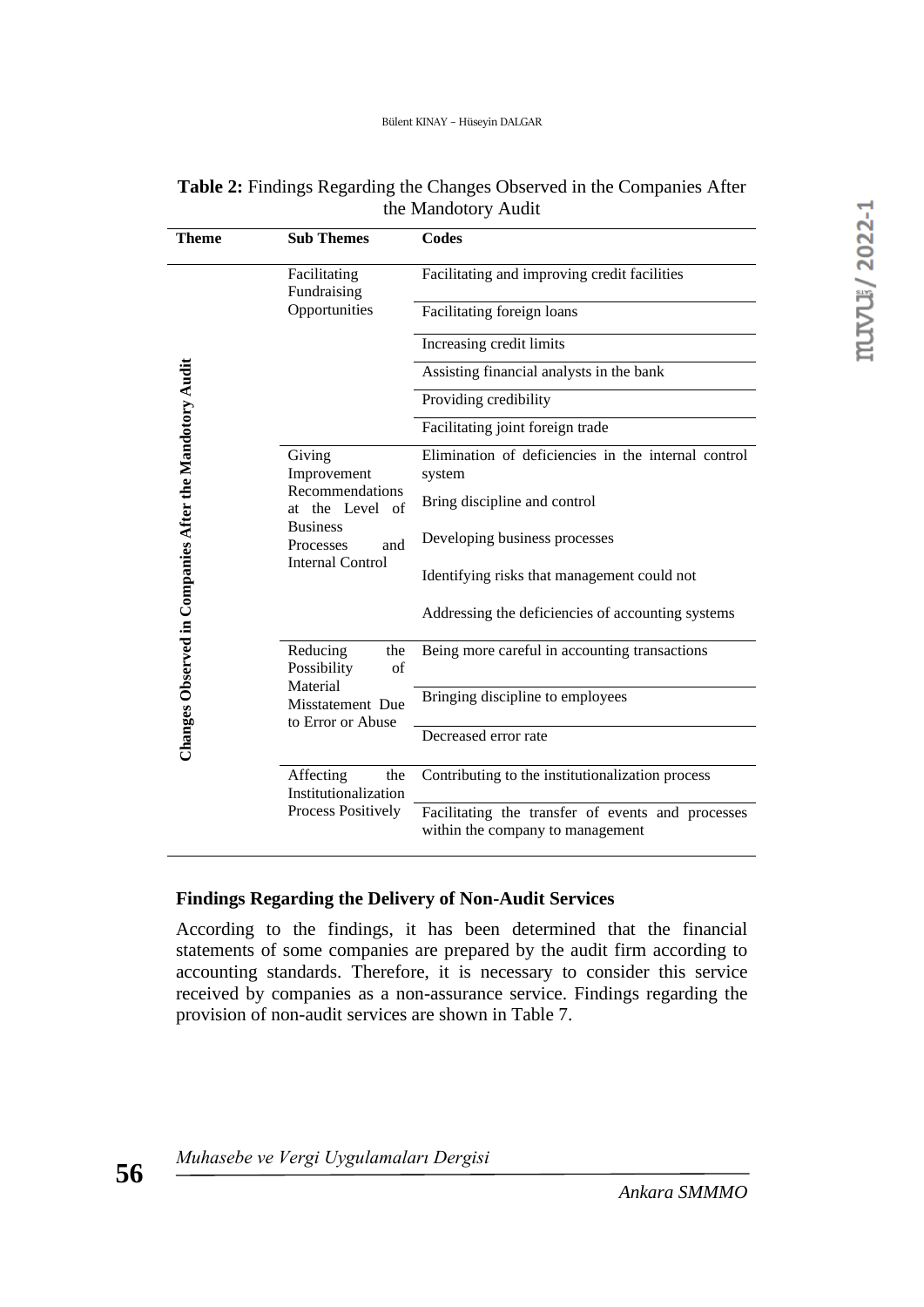| Theme                        | <b>Sub-Themes</b>                             | Codes                                                                                                                                                |
|------------------------------|-----------------------------------------------|------------------------------------------------------------------------------------------------------------------------------------------------------|
|                              | Accounting and Bookkeeping<br><b>Services</b> | Rearrangement of the financial statements<br>prepared in accordance with the tax laws<br>by the audit firm in agreement with<br>accounting standards |
|                              |                                               | depreciation and rediscount<br><b>Making</b><br>calculations according to the standards of<br>the audit firm                                         |
| Providing Non-Audit Services |                                               | Preparation of financial statements and<br>footnotes in accordance with the standards<br>and the cooperation from the company<br>with the audit firm |

## **Table 3:** Findings Regarding the Delivery of Non-Audit Services

#### **Conclusion**

The data represents large private companies in the manufacturing industries in Turkey, and care should be taken to generalize the sample to both public and smaller companies.

All the companies interviewed are manufacturing and family companies. The management structure of the companies that are in the top 500 of Turkey in terms of size, are in the form of managing partner, semi-corporate and corporate companies. In companies with corporate and some semicorporate management structures, accounting and finance departments are structured separately. In such companies, financial statements and related footnotes can be prepared by the company's own accounting department, according to accounting standards. However, companies consider the preparation of their financial statements according to accounting standards and the creation of footnotes as a part of the audit service. In addition, all companies except one company have Enterprise resource planning (ERP) and advanced accounting software.

After the mandatory audit, the most important effect of an audit on a company emerged as follows:

### *- Facilitating Fundraising Opportunities*

Although audited financial reports facilitate access to credit facilities, many respondents reported no decrease in credit costs. On the other hand, there is a perception among some of the participants that credit opportunities will be easier if one of the four big audit firms conducts the audit, and that financial institutions look for the four big audit firms in their audit reports.

*-Giving Improvement Recommendations at the Level of Business*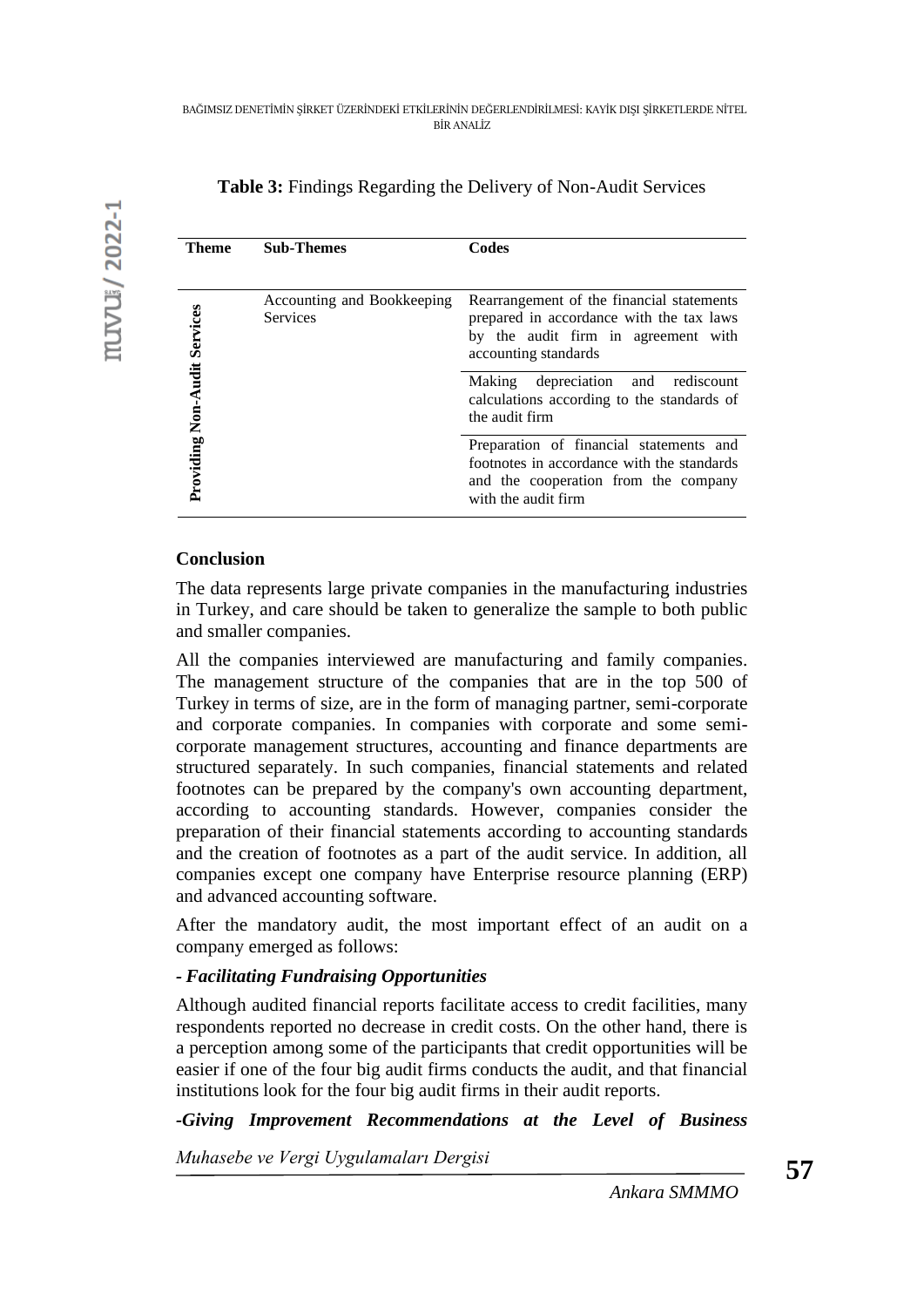#### *Processes and Internal Control*

The managers of companies who have created internal audit units with the internal control system, receive recommendations from audit firms for improvements and innovations in this regard, while companies that are in the process of establishing these systems and units have had the opportunity to complete these processes with the auditors. It was also revealed that almost half of the companies in the sample did not have any internal control system or internal audit units, so they could not receive any improvement or innovation advice from audit firms in this area. Half of the companies of this size do not have internal control and internal audit units. However, the fact that all of these companies have ERP systems, in terms of ensuring the effectiveness of internal control procedures of these systems (Chang et al., 2014) can be considered as a sign of the existence of an internal control system at a certain level.

#### *-Reducing the Possibility of Material Misstatement Due to Error or Abuse*

It has been determined that audits reduce the possibility of including errors in the accounting transactions and records of the companies, provides control over the accounting systems and records and creates a discipline on the accounting employees.

#### *-Affecting the Institutionalization Process Positively*

It has been determined that auditing emerges as a supporting force for companies that are in the process of establishing an institutional infrastructure or companies that have difficulty in institutionalizing due to various reasons.

The management structure of the company and the type of audit firm also affect the value of the audit. Seventeen of the companies stated that they would like to continue to have voluntary audits in case the audit exemptions increase. Therefore, it can be said that mandatory audits contribute to voluntary audits.

#### -*Suggestions*

Suggestions that should be evaluated in terms of researchers and practitioners emerge from the results of this research. Findings from the research can help identify new indicators that can be used in quantitative analysis. In addition, a questionnaire can be administered to a large sample group to test the patterns and connections that emerged in the interviews. On the other hand, the effects created by the audits can be questioned in terms of other stakeholders. Furthermore, the positive attitude of foreign banks and export customers towards the independent audit reports show the importance of independent auditing. It can also be stated that voluntary audits can be an important gain for companies that want to do business abroad.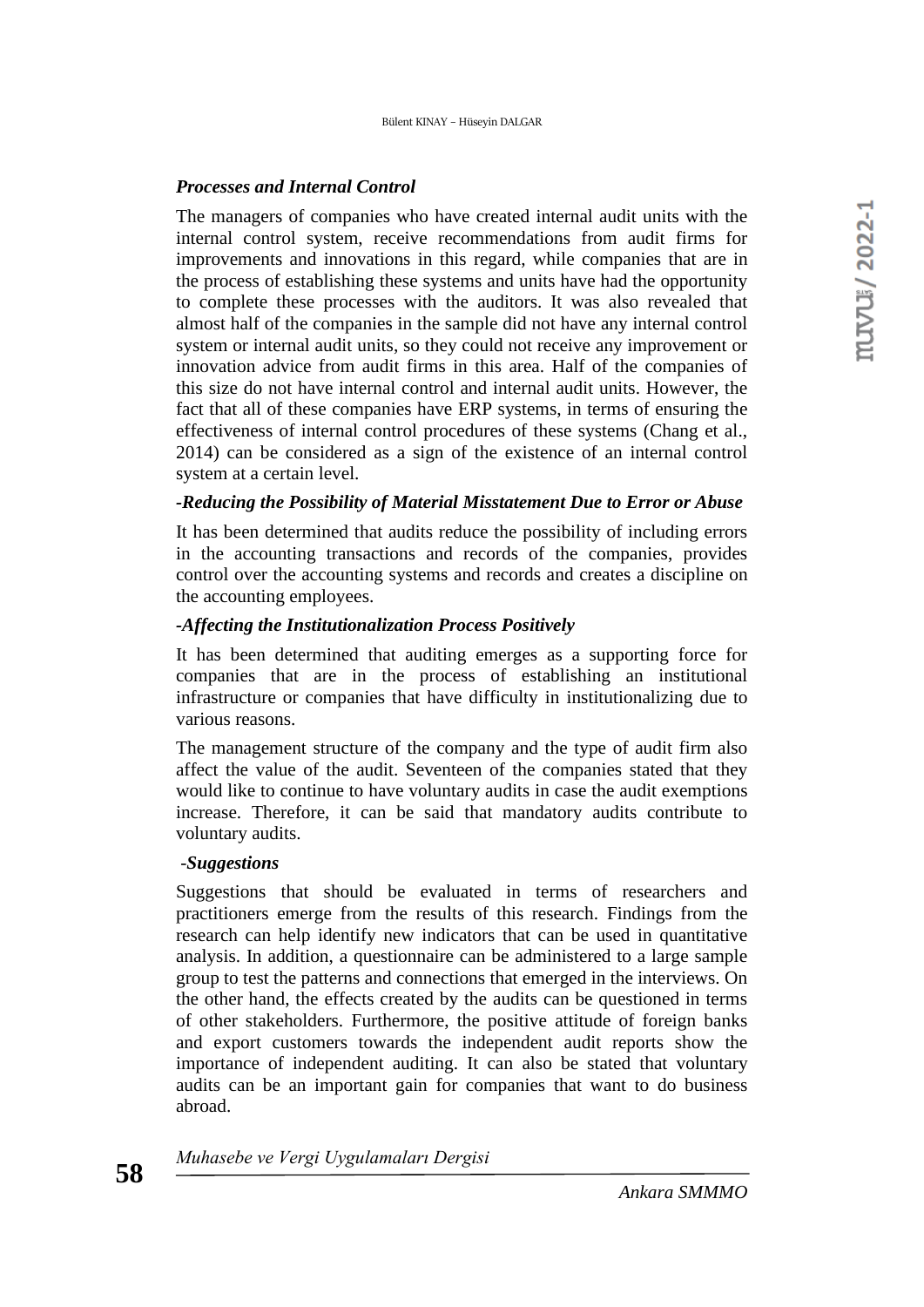# **1. GİRİŞ**

2000'li yılların başından itibaren meydana gelen muhasebe skandalları ve finansal krizler bağımsız denetim<sup>1</sup> hizmetlerinin sorgulanmasına neden olmuştur. Ayrıca son on yılda, karmaşıklaşan iş dünyası ile birlikte bilgi teknolojileri ve sosyal medyanın da hızla gelişmesi yeni riskli alanların ortaya çıkmasına neden olmuş, böylece denetimin kapsamı genişleyerek daha önemli hale gelmiştir. Bu gelişmeler karşısında, bir takım denetim kalitesi göstergeleri ile denetimin değeri, dış paydaşlar açısından ölçülmeye çalışılmaktadır. Diğer taraftan özellikle Avrupa Birliği ülkelerindeki Kamu Yararını İlgilendiren Kuruluşlar (KAYİK<sup>2</sup>) dışındaki şirketlerde denetim eşiklerinin<sup>3</sup> ne olması gerektiği tartışılmakta (EFAA, 2019, s.2) ve bu tartışmalar denetimin şirket üzerindeki etkilerinin sorgulanmasına yol açmaktadır.

KAYİK olan şirketler üzerinde, mülkiyet ve yönetim kontrolünün ayrılması, denetimin kurumsal yönetim ve şirketlerin gözetimi açısından önem kazanmasına neden olmaktadır. KAYİK dışı şirketlerde de, özellikle iç kontrol yapısının olmaması veya tam olarak gelişmemesi, kurumsal yapılarının tam oluşturulmaması gibi nedenlerden dolayı KAYİK dışı şirketlerin denetimine önem verilmesi gerektiği belirtilmektedir (Francis, 2004, s.346).

KAYİK olan şirketlerde yapılan bazı çalışmalarla (DeFond, 1992; Firth ve Smith, 1992; Francis vd., 1999; Hope vd., 2012) vekalet sorunları düzeyi ile denetim talebi arasındaki pozitif ilişkinin olduğu tespit edilmesine karşın, KAYİK dışı şirketlerde bu ilişkinin daha düşük seviyede olduğu kabul edilmiştir. KAYİK dışı şirketlerde, şirket sahipleri ile yöneticiler arasındaki ayrımın çok az olmasından dolayı vekalet sorunlarının daha düşük düzeyde çıkacağı düşünülmekteydi (Fama ve Jensen, 1983a; Fama ve Jensen, 1983b). Ancak, son zamanlardaki çalışmalarda (Carey ve Guest, 2000; Dedman vd., 2014; Niskanen vd., 2011) vekalet sorunlarının KAYİK dışı şirketlerde de ortaya çıkmasıyla birlikte, bu tür şirketlerde de denetimin çok değerli olduğu vurgulanmaktadır.

*Muhasebe ve Vergi Uygulamaları Dergisi*

<sup>1</sup> Bağımsız denetim: Bundan sonra "denetim" ifadesi olarak kullanılacaktır.

<sup>2</sup> KAYİK (Kamu Yararını İlgilendiren Kuruluşlar): "*Halka açık şirketler, bankalar, sigorta, reasürans ve emeklilik şirketleri, faktoring şirketleri, finansman şirketleri, finansal kiralama şirketleri, varlık yönetim şirketleri, emeklilik fonları, ihraççılar ve sermaye piyasası kurumları ile faaliyet alanları, işlem hacimleri, istihdam ettikleri çalışan sayısı ve benzeri ölçütlere göre önemli ölçüde kamuoyunu ilgilendirdiği için Kurum tarafından bu kapsamda değerlendirilen kuruluşları ifade etmektedir"* (2/11/2011 tarih ve 28103 sayılı Resmi Gazetede Yayımlanan, Kamu Gözetimi, Muhasebe ve Denetim Standartları Kurumunun Teşkilat ve Görevleri Hakkında Kanun Hükmünde Kararname )

<sup>3</sup>Denetim eşikleri: Bağımsız denetime tabi olacak şirketlerin belirlenmesinde dikkate alınan ölçütlerdir.Avrupa Birliği ülkelerinde denetime tabi olma eşikleri aktif toplamı, net satış hasılatı ve ortalama personel sayısına göre belirlenmektedir (Erdem, 2020, s.159).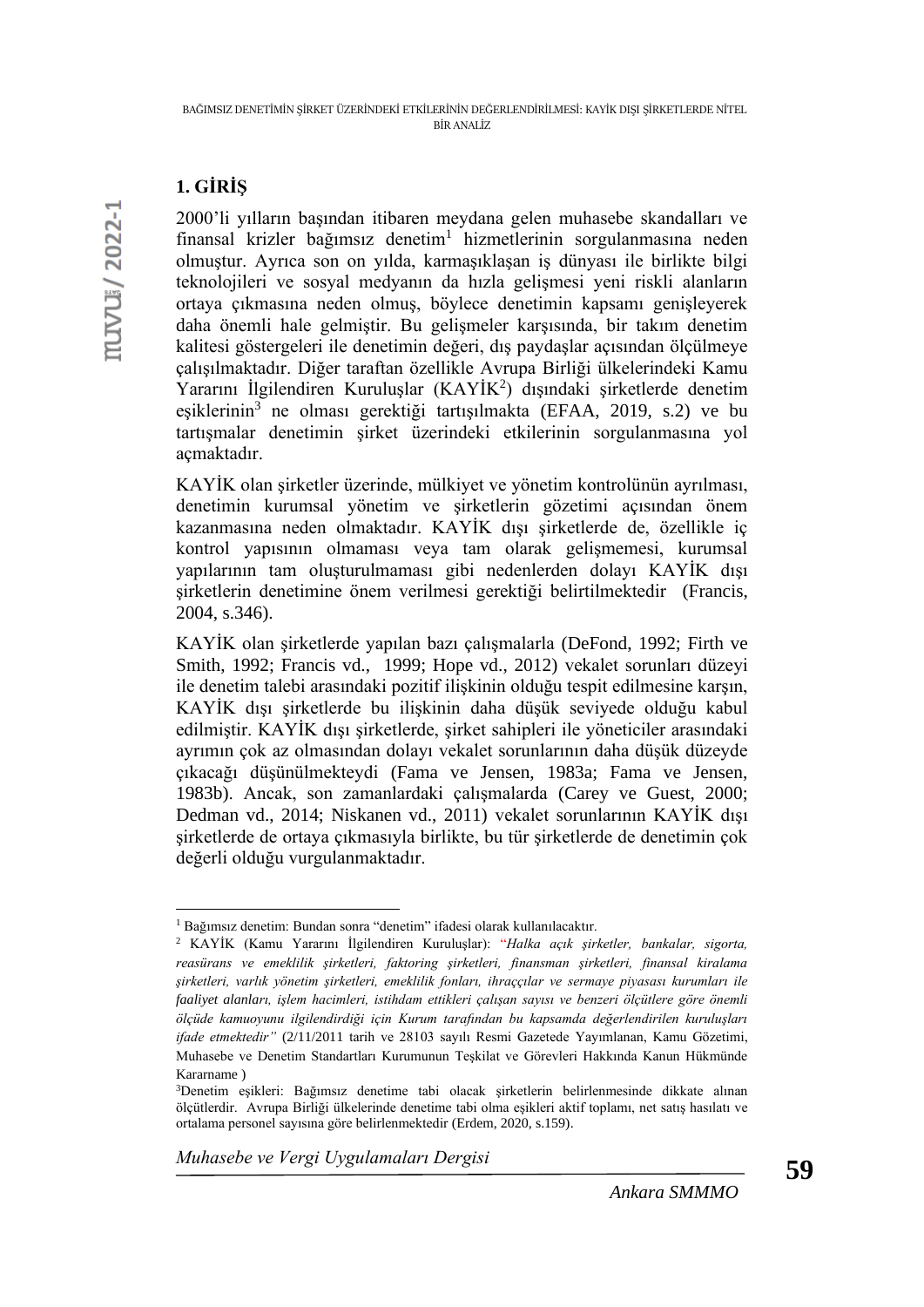KAYİK dışı şirketlerdeki denetim talebi, şirketlerin çok farklı doğasından dolayı KAYİK olan şirketlere göre farklılık göstermektedir. KAYİK dışı şirketler için denetim talebini etkileyen faktörler, vekalet sorunlarının hafifletilmesinden, operasyonel etkinliğin ve verimliliğin artırılmasına ve iş danışmanlığının alınmasına kadar uzanmaktadır. Bu nedenle, denetçinin finansal tablolara güvence vermesinin dışında KAYİK dışı şirketlere değer yaratmasının muhtemel olduğu düşünülmektedir (Vanstraelen ve Schelleman, 2017, s.578).

Bu konuyla ilgili yapılan çalışmaların KAYİK olan şirketler üzerinde yoğunlaştığı ve çalışmaların ise daha çok dış paydaşlar açısından denetimin değerinin tespit edilmesine yönelik olduğu görülmektetir. KAYİK dışı şirketler, denetim raporlarını ve finansal tablolarını kamuya paylaşmadığı için denetimin değerinin ölçülmesinde birtakım zorluklar yaşanmaktadır. Literatürde, KAYİK ve KAYİK dışı şirketlerde, denetimin şirketler üzerindeki doğrudan etkisinin ölçülmesi ile ilgili çalışmaların yetersiz kaldığı görülmektedir.

Özellikle, Avrupa Birliği ülkelerinde KAYİK dışı şirketlerde denetimin zorunlu olup olmaması ve buna bağlı olarak denetim eşikleri tartışması devam ederken, Türkiye'de 31/07/2012'de yürürlüğe giren yeni Türk Ticaret Kanunu (TTK) ile belirli büyüklükteki şirketler UFRS (IFRS) ve denetimle tanışmıştır. Bu düzenlemeler şirketlerin denetimden geçmiş finansal tablolardan daha doğru karar alabilmelerine imkan sağlamıştır.

Türkiye'de denetim eşiklerinin sürekli düşürülmesi sonucunda, denetim kapsamına alınan şirket sayısındaki artış devam etmektedir. Bu kapsamda, Türkiye'de 2019 yılında açıklanan (2020 yılında açıklanan 2019 faaliyet raporunda kaç adet denetim sözleşmesi yapıldığı belirtilmemiştir) 2018 yılı KGK (Kamu Gözetimi Kurumu) faaliyet sonuçlarına göre toplam 9.836 denetim sözleşmesi imzalanmış olup, bunun 1.764'ü KAYİK olan şirket, 8.072'si ise KAYİK dışı şirketlerden oluşmaktadır (KGK, 2018, s.72).

Bu kadar denetim yapılmasına rağmen, günümüze kadar KAYİK dışı şirketlerde denetimin şirket üzerindeki etkilerinin ampirik olarak ölçülmediği görülmektedir. Literatürdeki bu boşluk araştırmanın temel itici gücünü oluşturmaktadır. Bu amaçla, Türkiye'deki KAYİK dışı şirketler için 2013 faaliyet yılı itibari ile zorunlu hale getirilen denetimin şirket üzerindeki etkilerinin incelenmesi araştırmaya değer görülmüştür.

Bu araştırma ile denetim firmalarının müşterilerinin taleplerini daha iyi anlamalarına ve isteğe bağlı denetim hizmetlerini sunmak için şirketlere yönelik stratejiler geliştirmelerine yardımcı olacağı düşünülmektedir Bu açıdan, araştırma özellike Türkiye'deki gelişmekte olan küçük ve orta ölçekli denetim firmaları açısından bir alan araştırması olarak da değerlendirilebilir. Ayrıca KGK'nın KAYİK dışı şirketlerin denetimi için yapacağı düzenlemeler açısından faydalı olması beklenmektedir.

*Muhasebe ve Vergi Uygulamaları Dergisi*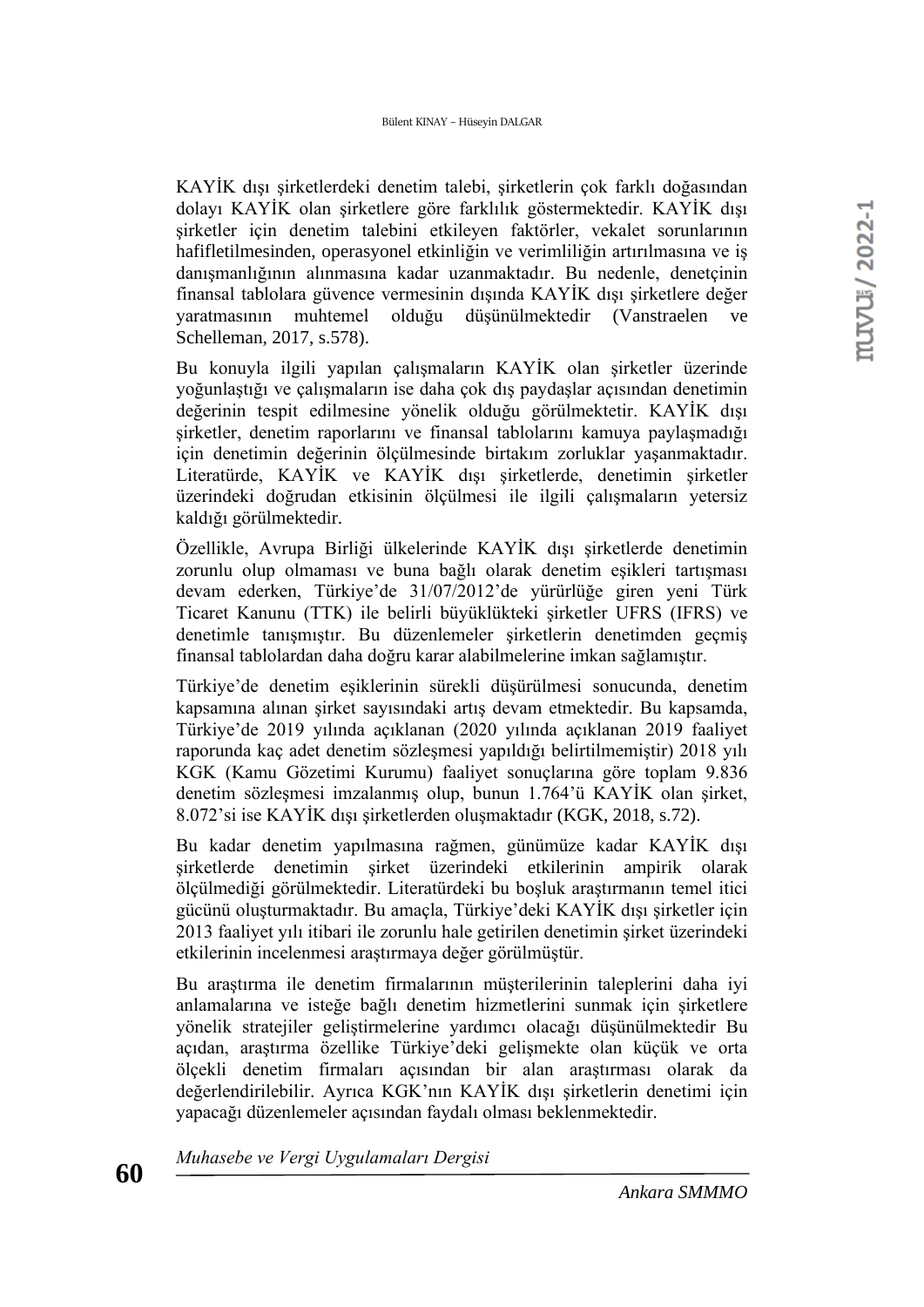# **2. LİTERATÜR**

Son yıllarda paydaşlar, denetimin katma değer oluşturan tarafını daha net görmek istediklerini belirtmektedir. Denetimin oluşturduğu katma değer, olumlu veya olumsuz görüş vermenin ötesinde algılanması gerektiği bildirilmektedir. Denetim görüş vermenin ötesine geçerek, işletmenin iç kontrol sistemleri, BT altyapısı ve süreçleri ile ilgili bulguları ortaya çıkararak, işletmenin iş süreçlerinin iyileştirilmesi için öneriler ortaya koyarken, işletmenin sürekliliğini etkileyen riskleri de yönetimin ve yönetim kuruluna bildirmektedir (KPMG, 2016a, s.12). Yöneticiler, denetçilerin, iş tavsiyeleri sağlayarak ve düşük maliyetle finansmana erişmelerine yardımcı olarak kuruluşlarını anlamalarını ve değer katmalarını isteyebilirler (ICAEW, 2008, s.8). Ayrıca, denetim şirket iç denetimine operasyonlar, iş modeli ve risklerin analizi gibi bir derece daha yaklaşırsa, değeri o derece artacağı düşünülmektedir (KPMG, 2016b, s.25)

Denetimin denetlenen şirket ve paydaşlar açısından yarattığı birçok katma değeri bulunmaktadır. Finansal tablolara duyulan güvenin ve finansal tabloların karşılaştırılabilirliğinin artması, şirketlerin şeffaflık ve kurumsallaşma süreçlerini desteklemesi bunlardan sadece bazıları olarak sayılabilir. Ayrıca son yıllarda, denetimin katma değerini artırmaya yönelik adımlar aşağıdaki gibi sıralanabilir (İvak, 2019):

- Kilit Denetim Konuları (KDK) ile denetim sırasında odaklanan konuların paydaşlar ile paylaşılması, ve böylece paydaşların şirketi daha iyi tanımalarının sağlanması,
- Yönetim Mektupları ile denetim sırasında tespit edilen iç kontrol eksikliklerinin paylaşılması ve fark edilen BT (Bilgi Teknolojileri) kontrol eksikliklerinin yönetime iletilmesi,
- Büyük veri kullanılması yoluyla analitik çözümlerle, denetlenen şirket özelinde katma değeri yüksek analizler yapılması ve karşılaştırmalar yapılarak sektördeki yerinin değerlendirilmesi,
- Ayrıca, hem iç kontrollere hem finansallara bağımsız bir bakış sağlanması, muhasebe, finans ve diğer bölümler arası sinerjinin yaratılması ve üst yönetimin hem finansal hem BT süreçleri hakkında bilgi verilmesidir.

Denetimle ilgili yasal düzenlemelere göre, tüm ülkelerde KAYİK olan şiketler tartışmasız zorunlu denetim rejimi altındadır ve denetimin şirket üzerindeki değeri doğrudan sorgulanmadığı görülmektedir. KAYİK dışı şirketlerde ise denetim gereklilikleri ve denetim eşikleri farklı olduğu için denetimin değeri ve etkileri KAYİK olan şirketlere göre farklılık göstermekte ve literatürde daha fazla ilgi görmektedir. KAYİK dışı şirketlerde şirket değerinin piyasa ölçütlerinden yoksun olduğu için yönetim performansının değerlendirilmesinde denetimin faydalı olabileceği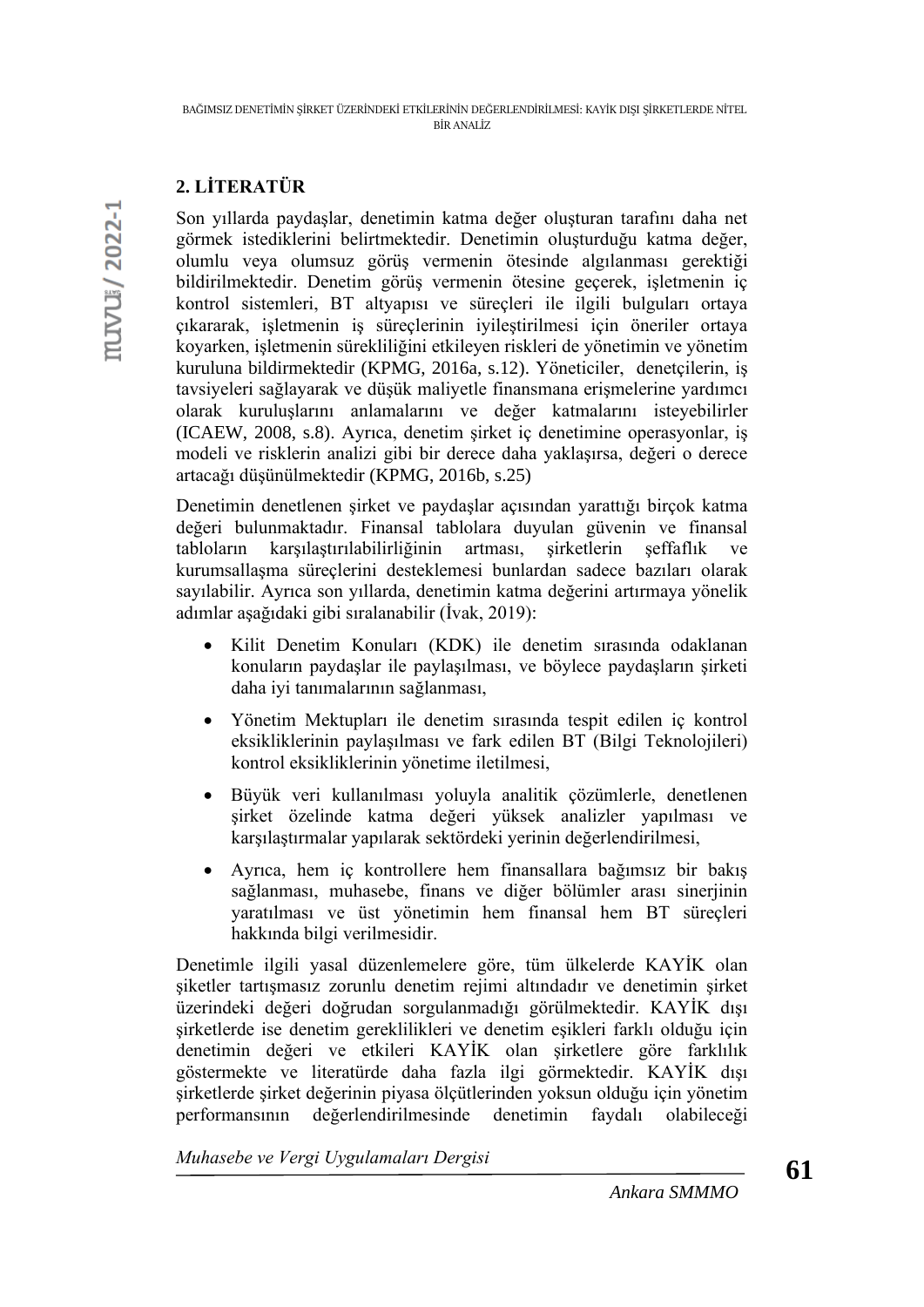vurgulanmaktadır (Van Tendeloo ve Vanstraelen, 2008, s.448). Lennox (2005), KAYİK dışı şirketlerin, devir işlemlerinde daha az hassas olmaları, analistler ve borsa tarafından incelenmemesi ve paydaşlarına daha az muhasebe bilgisi açıklaması gibi nedenlerden dolayı denetimin değerinin KAYİK olan şirketlere göre daha yüksek olduğunu iddia etmektedir.

Eilifsen vd. (2001) denetçinin şirketlere iş modeli ve iş risk analizleri sunduğunu ve genişletilmiş yönetim mektubu ve incelenmemiş süreçler hakkında geri bildirimlerde bulunduğunu tespit etmişlerdir. Clarke ve Carey (1997) denetçilerin, denetim esnasında iç kontrol ile ilgili tespit edilen konuların rutin olarak tavsiye ve rehberlik sağladığına dair kanıtlar ortaya koymuşlardır. Beattie vd. (2000) şirketlerin denetçilere değer vermesinin nedeni olarak muhasebe ilkelerinin uygulanmasına yönelik rehberlik, iç kontroller ve genel iş tavsiyeleri hakkında rehberlik gibi sağladıkları diğer hizmetlere olan talepten kaynaklandığını tespit etmişlerdir. Cassar ve Ittner (2009) KAYİK dışı şirketlerin denetim dışı hizmetlere daha fazla ihtiyaç duyulduğu belirtmektedirler. Beattie ve Fearnley (1998; akt. Vaicekauskas, 2014) tarafından yapılan çalışmada, bazı şirketlerin öncelikle denetçileri genel olarak muhasebe, finans ve işletme konularında tavsiye aldıkları bir danışman olarak gördüklerini belirtmektedirler. Vaicekauskas, (2014) şirketlerin denetçilerden daha fazla iş bilgisi, iç kontrolün iyileştirilmesi ile ilgili öneriler, denetim sürecinde sağlanan vergi danışmanlıkları, daha ayrıntılı ve faydalı bir yönetim mektubunu almak istediklerini ortaya çıkarmıştır.

Breesch vd. (2012) KAYİK dışı şirketlerin zorunlu olmayan bir denetim rejiminde denetimi yaptırmaya devam etmelerinin en önemli nedenleri; denetimin finansal tabloların güvenilirliğini artırması, şirketlerin iç kontrol sistemlerini iyileştirmesi ve denetimlerin şirkete bir mali disiplin oluşturması olarak belirlemişlerdir. EFAA (European Federation Of Accountants and Auditors For Smes) (2019) raporuna göre; denetimin değerini, şirket sahipleri, yöneticiler, muhasebeciler ve direktörleri kapsayan geniş bir paydaş kitlesinin bakış açısından sorgulayarak, en yaygın üç fayda olarak; muhasebe sistemleri ve kayıtları üzerinde kontrol sağladığı, denetçinin yönetime faydalı tavsiyeler verdiği ve iç kontrolü geliştirdiği ve dış finans sağlayıcılarına güvence verdiğini belirlemiştir.

Avrupa ülkelerinde KAYİK dışı şirketlerde denetim eşiğinin ne olması gerektiği sorgulanmakta olup, isteğe bağlı denetim ve zorunlu denetim tartışması devam etmektedir. Bu tartışmalar denetimin rolü, gerekliliği ve talebi konularındaki çalışmaları tetiklemiş ve dolaylı olarak denetimin katkısı ortaya konulmaya başlanmıştır. 275 KOBİ üzerinde yürütülen çalışmada, denetimi isteğe bağlı olarak devam ettirmeye katkıda bulunan ana faktörler olarak, finansal raporlamanın kalitesinde ve iç muhasebe kayıtlarının kontrolündeki iyileşme algısının, olduğu öne çıkmaktadır (Palazuelos Cobo vd., 2017, s.63). 400 yönetici ile yapılan bir anketle,

*Muhasebe ve Vergi Uygulamaları Dergisi*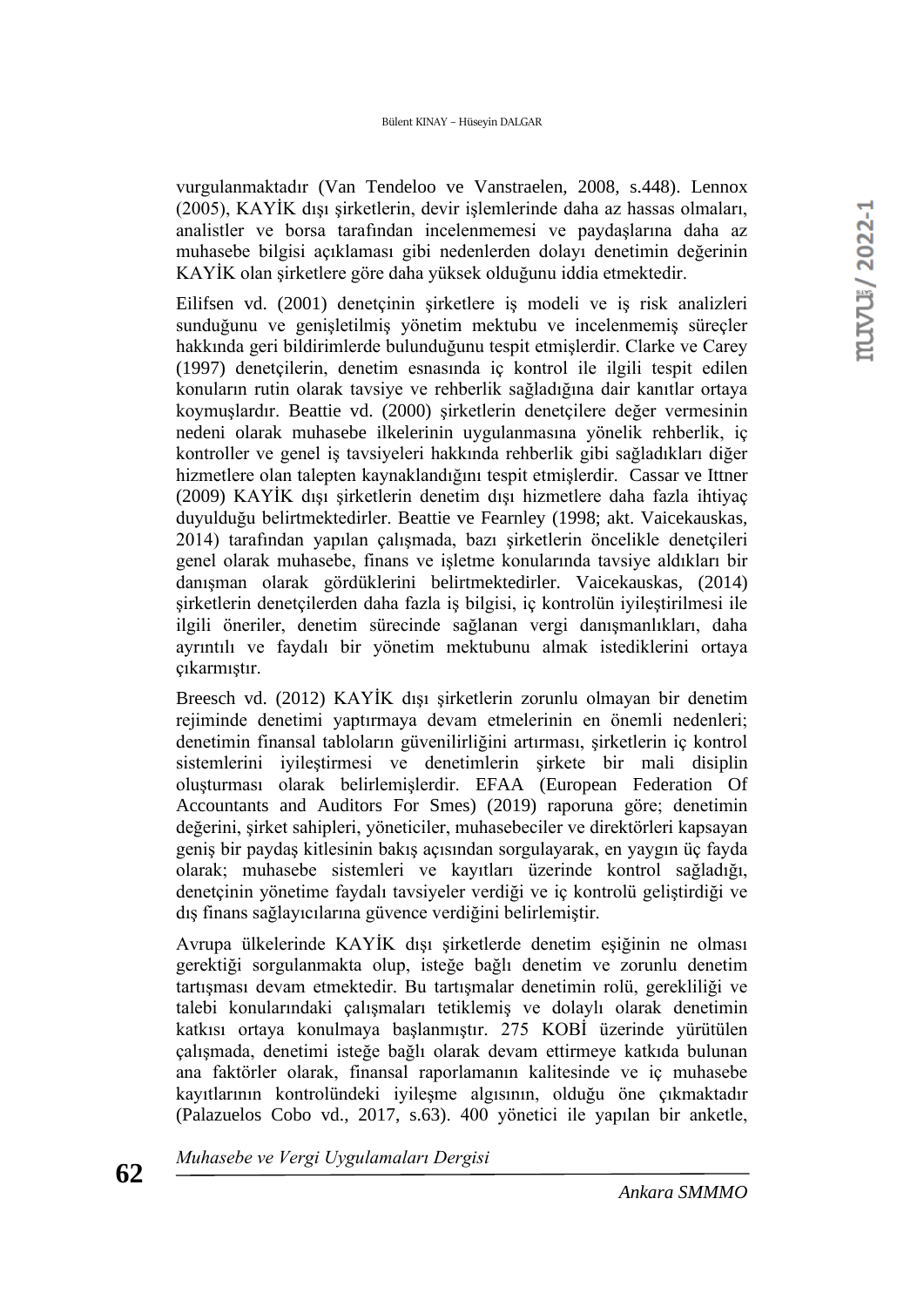muvu / 2022-1

denetimin şirketlerin iç yönetimi ve bunların üçüncü taraflara karşı değeri ve imajı ile ilgili olarak çeşitli faktörler altında sınıflandıralabilecek bazı avantajlar belirlenmiştir. Ayrıca, sonuçlar isteğe bağlı olarak denetim yaptıran ve aile şirketi olmayan küçük şirketlerin denetime en fazla değer verenler olduğunu da göstermektedir (Montoya del Corte vd., 2014, ss.93- 95). BEIS (2017) denetim eşiklerinin etkilerinin değerlendirildiği çalışmada, denetimin küçük şirketler için önemli nitelikte maliyet tasarrufu oluşturduğu, isteğe bağlı olarak denetim yaptıran küçük şirketlerin sermaye maliyetinde muhtemel bir azalma beklendiği ortaya çıkmıştır. Hong Kong'daki küçük şirketler açısından zorunlu denetimin algılanan değerinin ölçüldüğü çalışmada, her ne kadar yıllık denetimlerle ilişkili maliyetler olsa da, denetimlerden elde edilen faydaların maliyetlerden daha yüksek olarak algılandığı tespit edilmiştir (Chung ve Narasimhan, 2001, s.123)

Denetimin katkısının olmadığı yönünde çalışmalara da rastlanılmaktadır; denetim değeri, denetim yükü ve denetim maliyetleri gibi faktörlerin Malezya'daki KOBİ'ler arasında denetim muafiyetinin kabul düzeyi üzerinde önemli bir etkisi olduğu belirlenmiştir. Çalışmadaki KOBİ'lerin çoğunluğu, mevcut olması durumunda denetim muafiyetini seçeceğini belirtmiştir (Kamarudin vd., 2012, s.161).

Zorunlu ve isteğe bağlı denetim talebini etkileyen unsurlara yönelik farklı ülkelerde yapılan çalışmalarda, yoğunlukla isteğe bağlı denetim talebini etkileyen çalışmalar literatürde geniş bir yer bulmaktadır. Sonuçta, denetim muafiyetlerine hak kazanan şirketlerin isteğe bağlı denetime devam edeceğine yönelik eğilimlerin olduğunun tespit edilmesi, denetimin katma değer oluşturduğu ve KAYİK dışı şirketler için denetimin önemli etkileri olduğunu göstermektedir.

Oliverio ve Newman (2005) ilk olarak 1984 yılında yaptığı çalışmadaki orijinal ankete dört ilave soru daha ekleyerek 2002 Sarbanes-Oxley Yasası'nın uygulanmasıyla ilgili görüşleri araştırmak amacıyla çalışmayı tekrar yürütmüştür. Önemli sonuçlar arasında dış denetimin değer kattığı görüşü devam etmektedir. 1984'te yüzde 95 olan bu oran 2004 yılında yüzde 92,5 olarak yine yüksek bir seviyede devam etmektedir. İkinci olarak ise, denetimin temel değeri, 1984 yılında "dış denetimin finansal raporlama sürecimize disiplin dayatması" görüşü yerine 2004 yılında "finansal tablolarımızın güvenilirliği için denetimin gerekli olduğuna inanıyoruz" görüşü öne çıkmaktadır.

Gökoğlan (2019) yatırım kuruluşları üzerine yaptığı çalışmada, denetim faaliyetlerinin şirketin kurumsal yönetimini teşvik ettiği ve marka değerine pozitif ve anlamlı yönde katkı sağladığını belirlemiştir. Bunun yanında, şirketlerin iç kontrol sistemlerinin etkinliğini artırdığı ve şeffaflığın artması yönünde pozitif ve anlamlı bir etkisinin de bulunduğunu tespit etmiştir. Hikmet (2009) KAYİK dışı şirketlerin, denetime yönelik ciddi bir kurumsal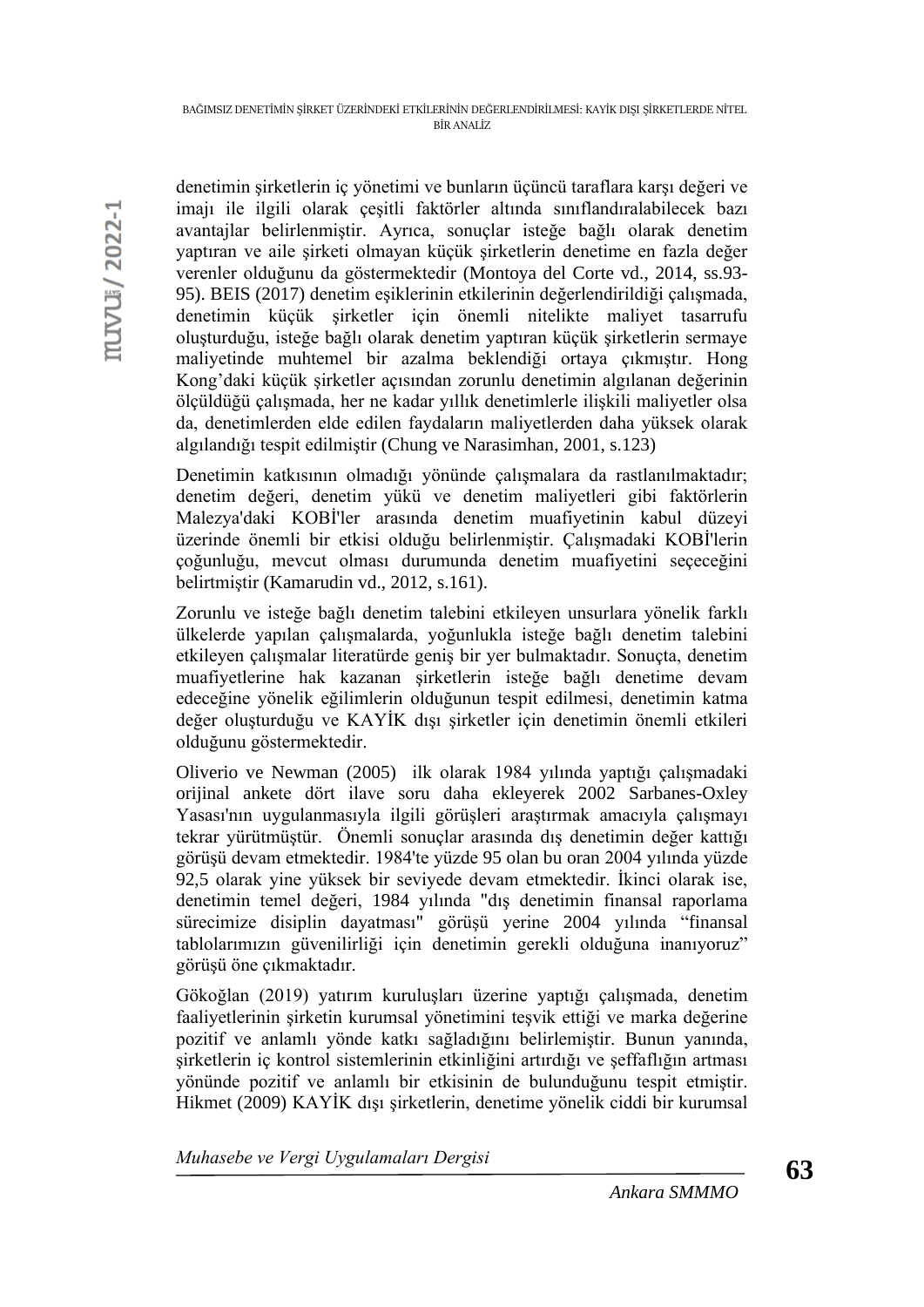kültür değişim sürecini başlatması gerektğini belirtmektedir. Muhasebe ve dokümantasyon ile ilgili eksikliklerin giderilerek muhasebe departmanının yeniden düzenlenmesi gerektiği vurgulanmaktadır. Diğer taraftan iç denetimi destekleyici bir adım olarak dış denetimin önemini belirtmiştir. Acar vd. (2012) ayrıca denetimin, Aile şirketlerinde değişen dünya şartlarına uyum sağlayabilmek için oluşan sorunların giderilmesinde destekleyici bir faktör olarak dikkate alınması gerektiğini belirlemişlerdir. Yılmaz (2019) denetimin Aile şirketlerinde, muhasebe politikaları ve iç kontrol sisteminin değerlendirilerek hata ve hilelerin tespit edilmesini sağladığını ve Aile şirketlerinin kurumsallaşmasına ve kurumsal yönetimin etkin bir biçimde yürütülmesine faydalı olduğunu tespit etmiştir.

İncelenen tüm çalışmalarda denetimin, sunlan finansal tablolar ve bilgiler için güvence sağlamanın ötesinde şirket üzerinde önemli etkileri ortaya çıkmaktadır.

## **3. VERİ VE YÖNTEM**

## **3.1. Araştırma Yöntemi**

Araştırmada nitel araştırma desenlerinden olgubilim/fenomenoloji deseni temel alınmıştır. Fenomenoloji deseni kullanılarak denetimin şirket üzerinde nasıl bir etki oluşturduğu, şirketlerin mali işler departmanındaki yöneticilerin bakış açısından ortaya konulmaya çalışılmıştır. Bu doğrultuda görüşme ve doküman incelemesi tekniklerinden faydalanılmıştır. Araştırmanın genel çerçevesi Tablo 1'de verilmiştir.

| Arastırma Süreci                        |                                                                                                                           |  |
|-----------------------------------------|---------------------------------------------------------------------------------------------------------------------------|--|
| Araştırma Deseni                        | Olgubilim/Fenomenoloji deseni                                                                                             |  |
| Arastırmanın Evreni                     | Türkiye genelinde 2017 yılı itibari denetlenen 4588 KAYİK<br>dışı şirket                                                  |  |
| Araştırmanın Örneklemi                  | 4588 KAYİK dışı şirket arasından 20 şirket                                                                                |  |
| Analiz<br>Arastırmanın<br><b>Birimi</b> | Şirketlerin mali işler bölümünde yer alan 23 yönetici (3 şirkette<br>ikişer yönetici ile görüşme fırsatı elde edilmiştir) |  |
| Veri Toplama Yöntemi                    | Görüşme, doküman incelemesi                                                                                               |  |
| Veri Toplama Aracı                      | Yarı yapılandırılmış görüşme formu                                                                                        |  |
| Veri Analizi                            | Içerik analizi ve betimsel analiz                                                                                         |  |

**Tablo 1:** Araştırma Yöntemine Genel Bir Bakış



*Ankara SMMMO*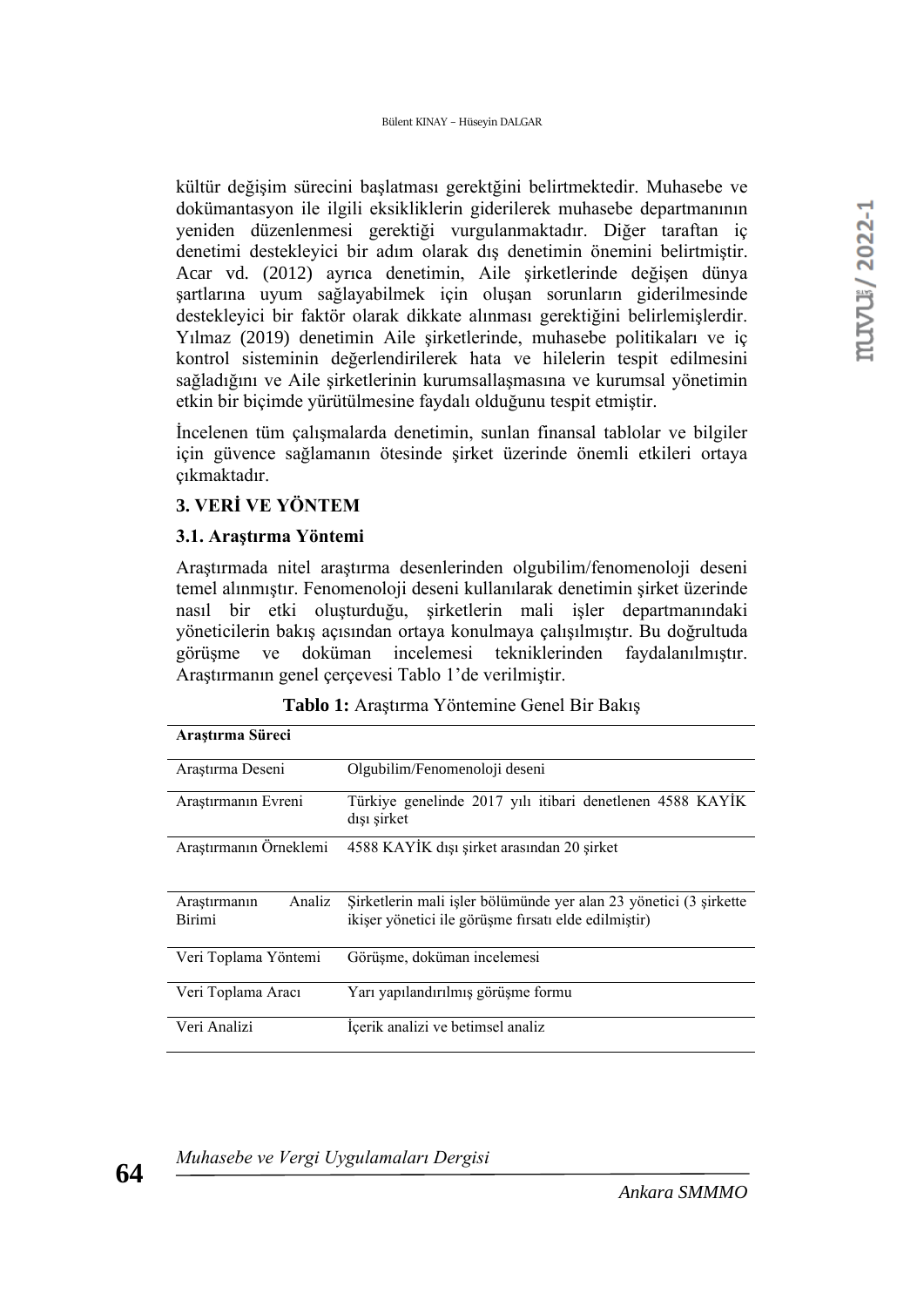## **3.2. Katılımcı Seçimi**

Katılımcılar, araştırmanın ilk aşamasındaki analizin evreni olan 4588 KAYİK dışı şirket arasından seçilen, 20 şirketin mali işler bölümünde görev yapan 23<sup>4</sup> yöneticilerden oluşmaktadır. Şirketler Bursa, İstanbul, Gaziantep, Eskişehir, Antalya, Osmaniye ve Karaman şehirlerinde faaliyet göstermektedir.

Şirketlerin belirlenmesinde amaçlı örnekleme yöntemleri kapsamında maksimum çeşitlilik örnekleme yönteminden yararlanılmıştır. Şirketlerde maksimum çeşitlilik sağlayabilmek için şirketlerin yönetim yapısı, denetim firması türü, faaliyet gösterdiği sektör ve faaliyet gösterdiği şehirler açısından çeşitlilik sağlanmaya çalışılmıştır. Katılımcıların ve denetim firmasının demografik bilgileri Tablo 2'de gösterilmiştir.

**Tablo 2:** Katılımcıların ve Denetim Firmasının Demografik Bilgileri

| Katılımcının Pozisyonu                                |                |
|-------------------------------------------------------|----------------|
| Muhasebe Müdürü                                       | 12             |
| Bütçe ve Raporlama Müdürü                             | 3              |
| CFO <sup>5</sup>                                      | 3              |
| Muhasebe ve Konsolidasyon Müdürü                      | 1              |
| Mali Kontrol Müdürü                                   | 1              |
| Mali Kontrol Grup Başkan Yardımcısı                   | 1              |
| Bütçe Kontrol Uzmanı                                  | 1              |
| Grup İç Denetim Direktörü                             | 1              |
|                                                       | 23             |
| Şirket Yö denetiönetim Yapısı                         |                |
| Yönetici Ortak Şirket                                 | 4              |
| Yarı Kurumsal Şirket                                  | 12             |
| Kurumsal Sirket                                       | 4              |
|                                                       | 20             |
| Şirket Sektör Türü                                    |                |
| Metal                                                 | 8              |
| Tekstil                                               | 6              |
| Plastik                                               | 2              |
| Gida                                                  | 2              |
| Kimya                                                 | $\mathfrak{D}$ |
|                                                       | 20             |
| Denetçi Türü                                          |                |
| Dört büyük denetim firmaları                          | 9              |
| Diğer uluslararası denetim ağındaki denetim firmaları | 9              |
| Yerel denetim firmaları                               | 2              |
|                                                       | 20             |

<sup>4</sup> Farklı bakış açılarınıda değerlendirmeye almak için uygun olan 3 şirkette 2 ayrı mali işler yöneticisi ile görüşüldüğü için katılımcı sayısı 23'e ulaşmıştır.

*Muhasebe ve Vergi Uygulamaları Dergisi*

<sup>5</sup> CFO (Chief Financial Officer) : Türkçe "Mali İşler Başkanı" olarak çevrilmiş ve şu şekilde tanımlanmıştır: "Kurumda Finans Fonksiyonunu en üst düzeyde temsil eden ve tüm finans organizasyonu ve süreçlerinden sorumlu olan yönetici" (Deloitte, 2010).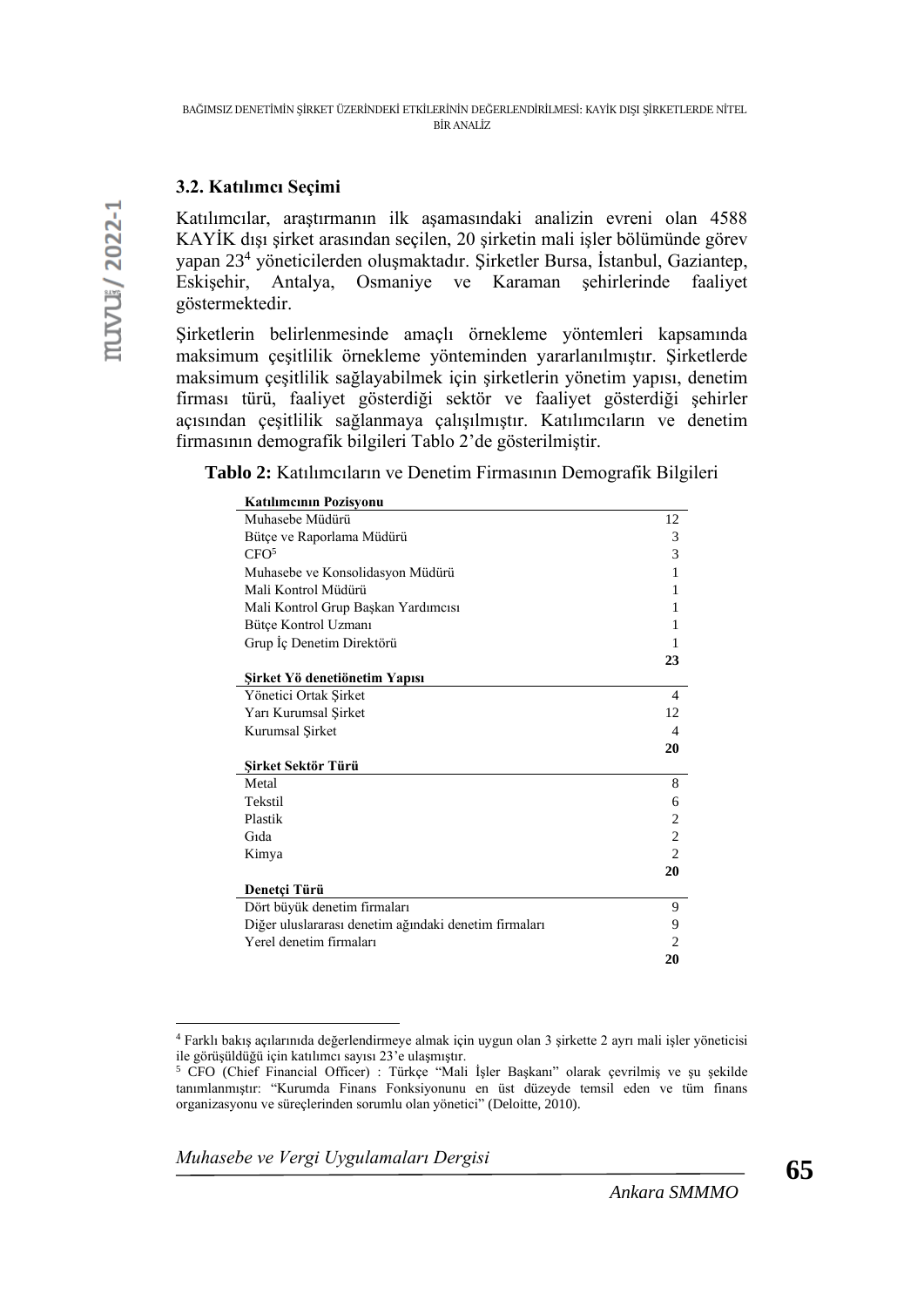Şirketlerin çoğu, yoğun ihracat işlemlerine sahip olan, daha çok İstanbul ve Bursa gibi Türkiye'nin yoğun sanayi şehirlerinde faaliyet gösteren şirketlerden oluşmaktadır. Şirketlerden biri hariç 19 şirketin Kurumsal Kaynak Planlaması (ERP) ile gelişmiş muhasebe sistemi bulunmaktadır. Katılımcılardan 6'sının geçmişte, dört büyük denetim firmasında çalışmış olması, soruları aynı zamanda denetçi bakış açısıyla değerlendirdikleri için araştırmaya ayrıca bir katkı sağlamıştır.

#### **3.3. Veri Toplama Aracı ve Verilerin Toplanması**

Görüşme formunun oluşturulmasında araştırmada yanıt aranan sorular doğrultusunda açık uçlu sorular hazırlanmıştır. Hazırlanan soruların araştırma amacına uygunluğunun belirlenebilmesi, kapsam geçerliliğinin sağlanabilmesi için iki alan uzmanına danışılmıştır. Uzman görüşleri de alındıktan sonra yarı yapılandırılmış görüşme formu kullanılarak iki şirketle pilot uygulama gerçekleştirilmiştir. Gerçekleştirilen pilot uygulama ile soruların doğru anlaşılıp anlaşılmadığı ve sorularda kullanılan ifadelerin katılımcılara uygun olup olmadığı test edilmiştir. Verilen tüm dönütler rehberliğinde yarı yapılandırılmış görüşme formu Tablo 3'te gösterildiği gibi son halini almıştır.

Görüşmeye başlamadan önce her bir katılımcı, araştırmanın amacı ile ilgili bilgilendirilmiş, araştırmaya katılımcıların gönüllülük temeline dayalı olarak yürütüleceği belirtilmiş ve araştırmada kesinlikle şirket ve katılımcı isimlerine yer verilmeyeceği ve araştırmada kendilerine şirket ve katılımcının kimliğini ortaya çıkarmayacak takma bir isim verileceği bildirilmiştir. Böyle araştırmanın gizliliği ve güvenliği hususunda araştırmaya dahil edilen katılımcılara güven sağlanmıştır. Görüşmeler, araştırmacı tarafından bizzat yapılmış ve Ekim/2019 ile Nisan/2020 arasında yaklaşık 7 aylık sürede tamamlanmıştır. Görüşmelerin ortalama süresi 30 dakika ile 90 dakika arasında değişiklik göstermiştir.

Araştırmada görüşmelere başlamadan önce, şirketlere ulaşmak için doküman incelemesi kapsamında şirketlerin web sayfasındaki bilgi toplumu hizmetleri bölümündeki veriler, yıllar itibari ile şirketlerin ticaret sicil gazetelerindeki genel kurul kayıtları ve LinkedIn sosyal medya uygulamasındaki şirket ve çalışanların verileri toplanmıştır. Hedeflenen şirketlerle görüşme yapmaya uygun mali işler yöneticilerin kimler olduğu ve mesleki deneyimleri, şirketlerin LinkledIn profesyonel iş ağındaki verilerden sağlanmıştır. Bu kapsamda 40 şirket ile görüşülebileceği tespit edilmiştir. Ancak mali işler yöneticilerinden 8 kişi, şirketin mülakatlara veya diğer akademik çalışmalara katılmamaları konusunda genel bir politikası olduğu iddiası ile görüşmeyi reddetmiştir. Diğer 12 kişi ise iş yoğunluğu nedeni ile görüşmeyi kabul etmemiştir. Sonuç olarak araştırmanın örneklemini 20 şirket oluşturmaktadır.

*Muhasebe ve Vergi Uygulamaları Dergisi*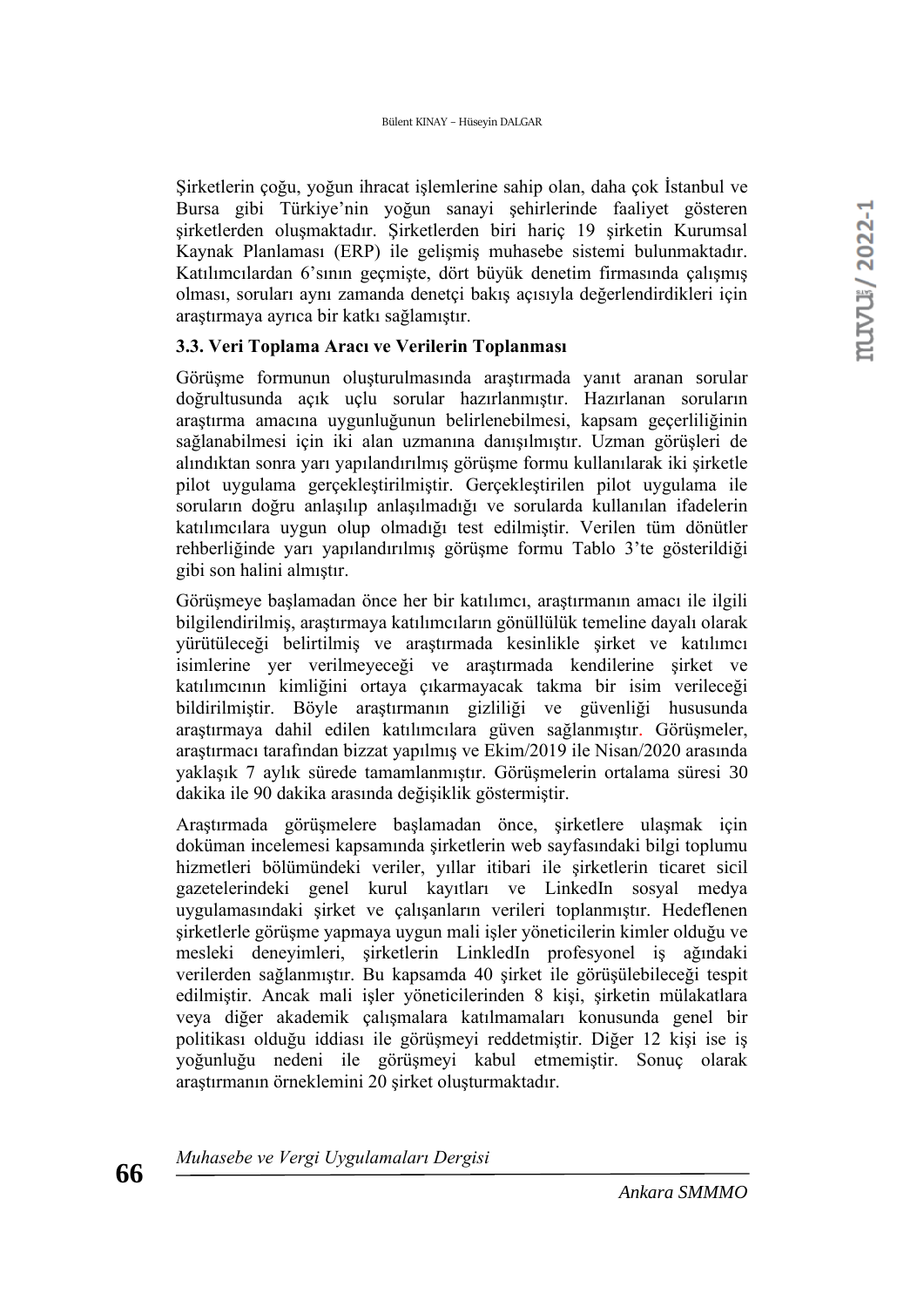Araştırmanın gizliliği ve güvenliği husunda araştırmaya dahil edilen katılımcılara güven oluşturulmasına rağmen araştırmanın veri toplama aşamasında katılımcıların, ilk birkaç görüşmede ses kaydının alınmasında tedirgin ve isteksiz olduğu görülmüştür. Dolayısıyla sonraki görüşmelerimizde, katılımcıların soruları rahat ve sohbet ortamında cevaplayabilmelerini sağlamak amacılya ses kaydı yapılmaktan vazgeçilmiştir. Görüşmelerin tamamı herhangi bir ses kaydı olmadan araştırmacı tarafından not edilmiştir. 13 kişi ile görüşme yüz yüze, 10 kişi ile de COVID-19 nedeni ile telefonla görüşme gerçekleştirilmiştir. Görüşme verileri ve doküman incelemesinde elde edilen veriler birleştirilerek analiz için hazırlık yapılmıştır.

Böylece denetimin şirket üzerinde oluşturduğu etki, mali işler departmanındaki yöneticilerin bakış açısından sorgulanabilmiştir. Araştırmanın aşamaları Tablo 3'te gösterilmiştir.

| <b>Cevap Aranan Sorular</b><br>Şirketler yıllar itibari ile hangi yasal bağımsız denetim<br>firmalarıyla çalışmışlardır?                                                                                                                                                                                                                                                                                                                                                                                                                                                                                                                                                                                                                                                                                                |  |  |
|-------------------------------------------------------------------------------------------------------------------------------------------------------------------------------------------------------------------------------------------------------------------------------------------------------------------------------------------------------------------------------------------------------------------------------------------------------------------------------------------------------------------------------------------------------------------------------------------------------------------------------------------------------------------------------------------------------------------------------------------------------------------------------------------------------------------------|--|--|
|                                                                                                                                                                                                                                                                                                                                                                                                                                                                                                                                                                                                                                                                                                                                                                                                                         |  |  |
| yapıldıktan<br>sirketinizde<br>tür<br>sonra<br>ne<br>değişiklikler gözlemlediniz.<br>Hangi alanlarda daha<br>belirgin değişiklikler oldu?<br>Pazar payı, müşteri memnuniyeti ve müşteri<br>portföyündeki değişiklikler<br>Üretim<br>verimliliğindeki<br>değisiklikler<br>(makine arızaları, üretim süreleri)<br>İş gören devir hızındaki değişiklikler<br>Çalışanlar üzerinde yarattığı olumlu ve<br>olumsuz etkiler<br>İnovasyon/Ar-Ge değişiklikler<br>Diğer İş süreçleri ve iç kontrol düzeyindeki<br>değişiklikler ve yenilikler<br>Fon sağlama maliyetlerindeki değişiklikler<br>politikaları<br>ile<br>stratejilerindeki<br>Sirket<br>değişiklikler ve yenilikler<br>Yönetim süreçlerindeki iyileşmeler<br>Denetim firması iş risklerinizi nasıl gözlemledi ?<br>Denetim zorunlu olmasa yine de yaptırır mısınız? |  |  |
|                                                                                                                                                                                                                                                                                                                                                                                                                                                                                                                                                                                                                                                                                                                                                                                                                         |  |  |

**Tablo 3:** Araştırmanın Aşamaları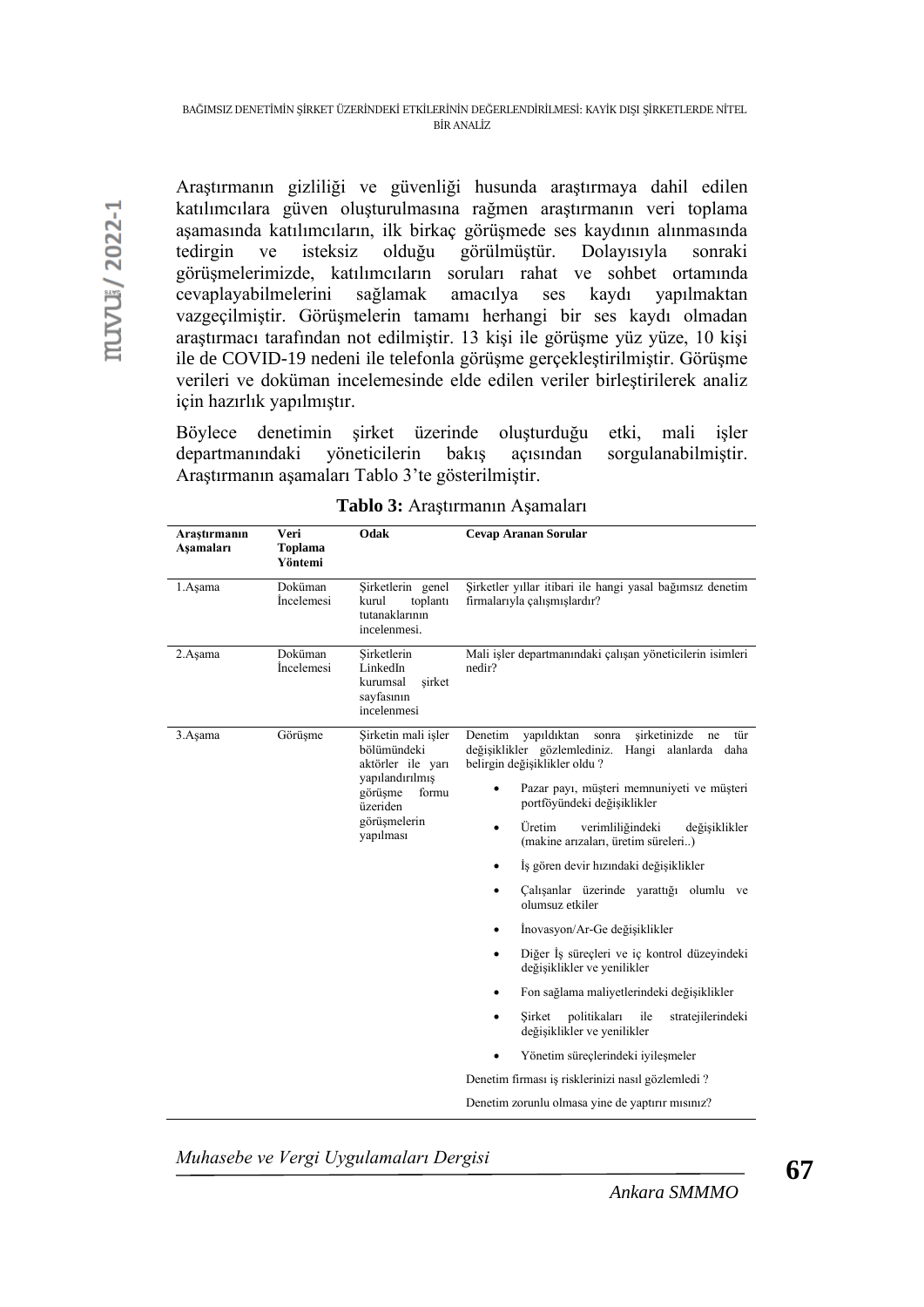Görüşme formundaki ilk soru, denetimin şirket üzerinde etkilerini ortaya çıkarmayı amaçlamaktadır. Diğer soruların amacı ise denetimin şirket üzerindeki etkilerini farklı açılardan ortaya koymaktır.

#### **3.4. Verilerin Analizi ve Geçerlik-Güvenirlik**

Veriler betimsel analiz yoluyla çözümlenmiştir. Veriler araştırma sorularının amaç doğrultusunda tasarlanan temalara göre düzenlenebileceği gibi, görüşme ve gözlem süreçlerinde kullanılan sorular ya da boyutlar esas alınarak da sunulabilmektedir (Yıldırım ve Şimşek, 2016, s.239). Denetimin şirket üzerinde oluşturduğu etki ya da katkı temelinde literatüre dayalı olarak önceden belirlenen ana tema ve alt temalar elde edilen bulgular doğrultusunda değiştirilmiştir. Denetim yaptırmanın şirkette yarattığı değişiklikler katılımcıların bakış açısından sorgulanarak tespit edilen kodlar, ilgili alt tema ve ana tema altında gösterilmiştir. Katılımcıların doğrudan alıntılarına yer verilerek katılımcı görüşlerinin birebir aktarılmasına olanak verilmiştir.

Nitel araştırmaların iç geçerliğini sağlamak için, "*uzun süreli etkileşim, derinlik odaklı veri toplama, çeşitleme, uzman incelemesi ve katılımcı teyidi"* yöntemleri kullanılmaktadır (Yıldırım ve Şimşek, 2016, s.277). Araştırmada, görüşmelerden önce ve sonra uzman görüşüne başvurma yöntemi kullanılmıştır. Katılımcılarında araştırma sorularını bütün boyutlarıyla ele alabilmeleri için derinlik odaklı veri toplama yöntemi kullanılmıştır. Araştırmada yer alan şirketler farklı sehir ve sektörlerden seçilerek diğer iç geçerlik sağlama yöntemlerinden biri olan çeşitleme veri toplama yöntemi de kullanılmıştır. Toplanan verilerin ilgili alanyazınla tutarlığı devamlı kontrol edilerek, verilerin inandırıcılığı temin edilmeye çalışılmıştır. Ayrıca bulguların birebir alıntılarla desteklenmesiyle araştırmacı yanlılığının düşürülmesi, veri inandırıcılığının arttırılması hedeflenmiştir. Diğer taraftan, temalar altında oluşturulan kodlar farklı bir alan uzmanı tarafından incelenmesine olanak sağlanmıştır. Böylece değerlendiriciler arasında kabul edilebilir bir uyumun olmasına dikkat edilmiştir.

### **4. BULGULAR**

Elde edilen verilerden yola çıkarak, araştırmanın soruları ekseninde oluşan bulgular, kuramsal açıklamalarla birlikte aşağıda detaylı gösterilmiştir. Bulgular sırasıyla; zorunlu denetim öncesi isteğe bağlı denetim yaptırmaya yönelik bulgular, zorunlu denetim faaliyeti sonrası şirketlerde gözlemlenen değişimler ve denetim dışı hizmetlerin sunulmasına yönelik bulgular olmak üzere üç tema altında sunulmuştur.

*Muhasebe ve Vergi Uygulamaları Dergisi*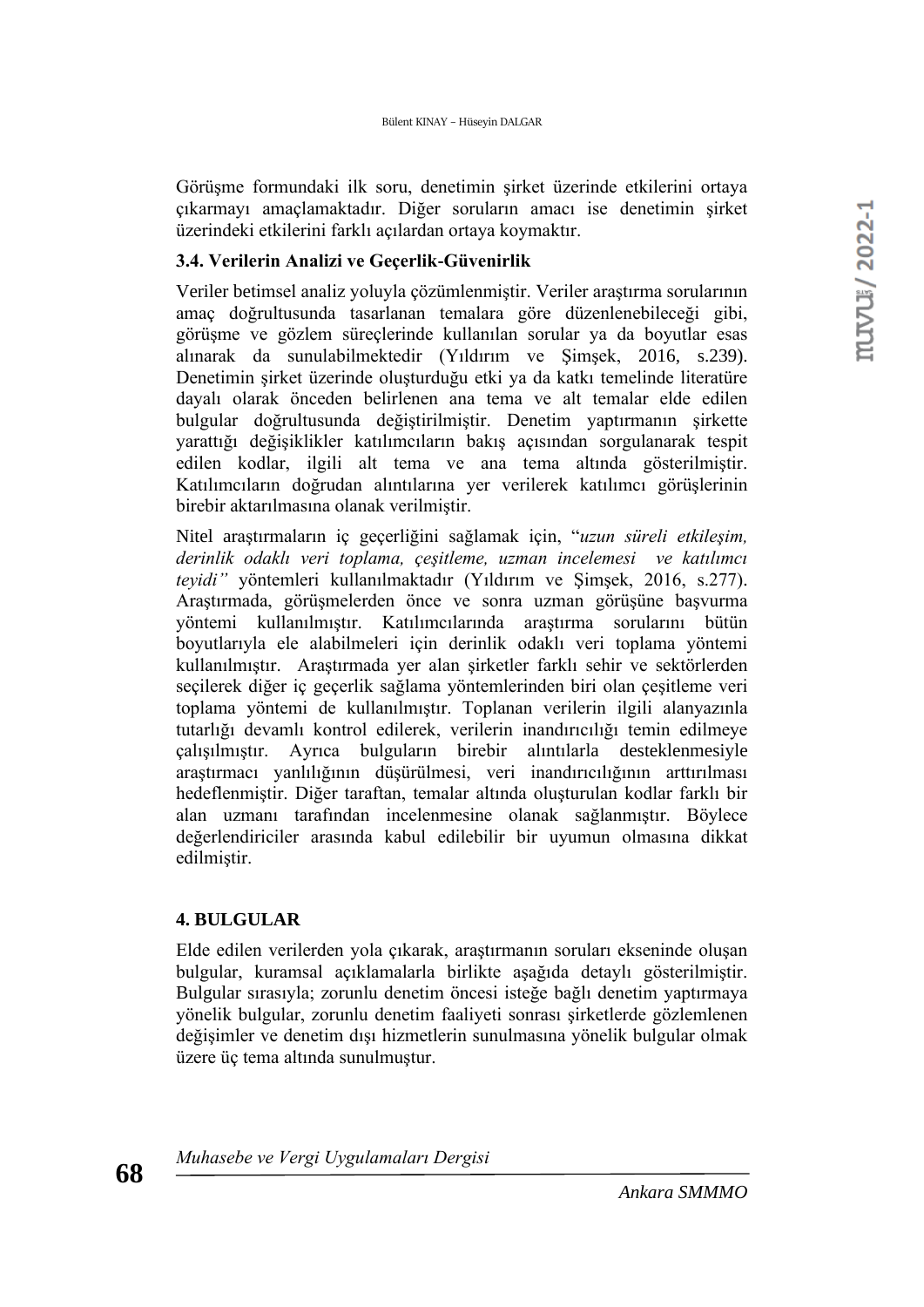## **4.1. İsteğe Bağlı Denetim Yaptırmaya Yönelik Bulgular**

Bazı şirketlerin zorunlu denetime başlamadan önce isteğe bağlı denetim yaptırdıkları ortaya çıkmıştır. Şirketlerin isteğe bağlı denetim yaptırma ihtiyaçları Tablo 4'te sunulmaktadır.

**Tablo 4:** İsteğe Bağlı Denetim Yaptırma İhtiyacına Yönelik Bulgular

| <b>Tema</b>                                        | Kodlar                                |
|----------------------------------------------------|---------------------------------------|
| Isteğe<br>Bağlı<br>Denetim<br>Yaptırma<br>İhtiyacı | Halka açılma isteği                   |
|                                                    | İç denetim danışmanlığı ihtiyacı      |
|                                                    | Finansal tabloları değerleme ihtiyacı |
|                                                    | Yabancı ortakların denetim talebi     |
|                                                    | Dış ticaret işlemlerinin olması       |

Katılımcılarla yaptığımız görüşmelerde katılımcıların bazıları, yasal zorunluluk başlamadan önceki yıllarda da farklı amaçlarla isteğe bağlı olarak denetim yaptırdıklarını açıklamışlardır:

*"Öncelikle zorunlu denetim öncesi biz değerleme ile birlikte denetime başlamıştık. VUK' a göre hazırlanan tablolarla şirket aktifinin gücünü gösteremiyorduk. Aldığımız makinalar EUR bazında büyük tutarlarda. Bilançoda maliyet değeri ile izlediğimiz için yıldan yıla değeri düşük görünüyordu. Bu yüzden değerleme ve denetim yaptırdık (Ş9)."*

*"1999 yılından beri bağımsız denetim yaptırıyoruz. Zaten global bir firma iseniz dış ticaretiniz varsa ve yurt dışından mal alıp yurt dışına mal satıyorsanız mutlaka denetim yaptırmanız gerekiyor (Ş19)."* 

*"Zorunlu denetim başlamadan önce dört büyük denetim firmasına denetim yaptırılıyordu. Bir de yabancı ortak olduğu için denetim yaptırıyorduk (Ş20)."*

Dedman vd. (2014) gelecek yıllarda halka açılma planları olan şirketlerin isteğe bağlı denetime devam etmesinin muhtemel olduğuna dair bazı kanıtlar tespit etmiştir:

*"1998 yılından itibaren denetim firması ile çalışıyoruz. Bir ara yönetim şirketin halka açılmasını düşündü. Daha önce isteğe bağlı başladık denetime (Ş5)."*

Sekiz şirketin zorunlu denetim öncesi isteğe bağlı denetim yaptırdıkları belirlenmiştir. Denetim yaptırmaya isteğe bağlı başlayan şirketler, kurumsal yönetim yapısında ve yarı kurumsal yönetim yapısında olan şirketlerdir. Ayrıca isteğe bağlı denetim yaptıranların bazıları uzun zaman öncesinde denetime başladıkları için denetim öncesi ve sonrası farklılıkları belirlemede zorluk çektiklerini belirtmişlerdir: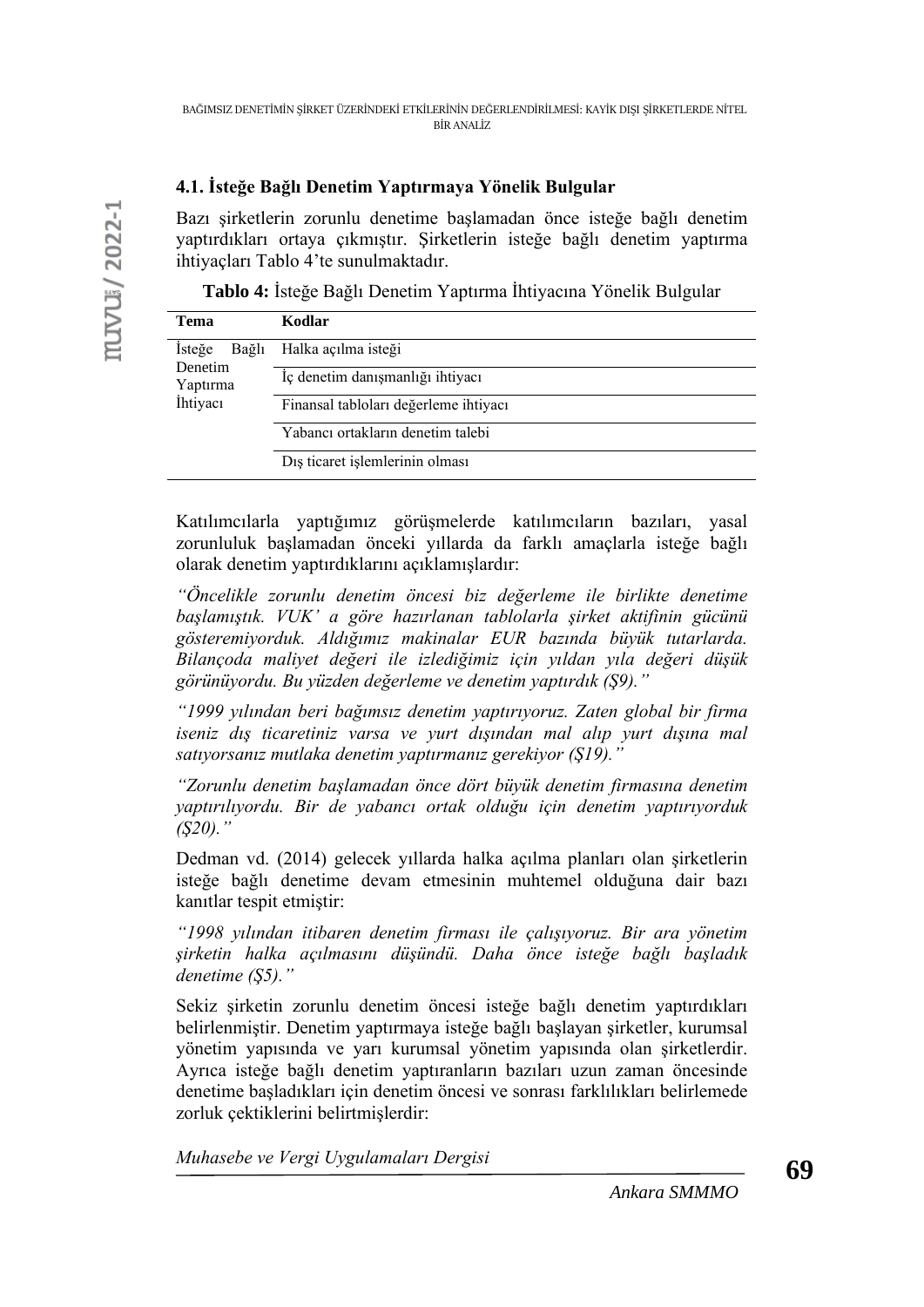*"Biz kurumsal bir şirketiz. Zorunlu denetim başlamadan önce denetim yaptırdığımız için çok fazla bir fark göremiyorum. Belki daha önce yaptırmamış ve zorunlu denetimle birlikte denetime yaptırmaya başlayan biraz daha küçük firmalar üzerinde denetimin farklı faydaları olabilir (Ş18)."*

*"Denetim tabiki kredi olanaklarının gelişimi ve bankalar nezdinde işimiz kolaylaştırıyor. Kredibilite ve finansman olanaklarını geliştiriyor. Bunun dışında denetimin herhangi bir değerini ölçemiyoruz. Denetim, Yurt dışı finansal kurumlar açıısndan önemli. Yalnız denetimin daha çok daha küçük şirketlere daha fazla fayda sağlayacağını düşünüyorum. Dediğim gibi zaten zorunlu denetim öncesi denetim yaptırıldığı için şirket daha önce denetime başlamıştı. Ayrıca holding finans ve iç denetim birimi de bizim şirketi sürekli takip ediyor (Ş20)."* 

*"Zorunlu denetimden önce isteğe bağlı denetim yaptırıyorduk. Onun için biz çok bir farklılık hissetmedik. Tabiki risklerimiz ve hatalarımız tespit ediliyordur. Hata yapma oranımız azalıyor (Ş12)."*

*"Denetim yaptırmak derecelendirme kuruluşları nezdinde size olumlu bir yere taşır. Biz uzun yıllardan beri bağımsız denetim yaptırdığımız için denetim öncesi ve sonrasını karşılaştıramam. Ancak, bağımsız denetim üçüncü şahıslara kredibilite açısından, cari hesap ve vadeli alım satım açısından fayda sağlar (Ş19)."*

Zorunlu denetim öncesi denetime başlayan şirketler, denetimin, maddi yanlışlık ihtimalini azalttığını ve iç kontrol düzeyinde iyileştirmeler yönünde tavsiyeler aldıklarını belirtmişlerdir.

## **4.2. Zorunlu Denetim Faaliyeti Sonrası Şirketlerde Gözlemlenen Değişimlere Yönelik Bulgular**

İlk soru seti ile katılımcıların denetim sonrasında şirketlerinde ne tür değişiklikler gözlemlediklerini açıklamaları istenmiştir. Tüm katılımcılarla yapılan görüşme sonucunda denetim yaptırmanın şirket üzerinde en fazla yarattığı değişiklikler sırasıyla; fon sağlama imkanlarını kolaylaştırma, iş süreçleri ve iç kontrol düzeyinde iyileştirme tavsiyelerini vermesi, hata veya suistimal nedeniyle maddi hata olasılığını azaltma ve kurumsallaşma sürecini olumlu etkileme olarak Tablo 5'te gösterildiği gibi tespit edilmiştir.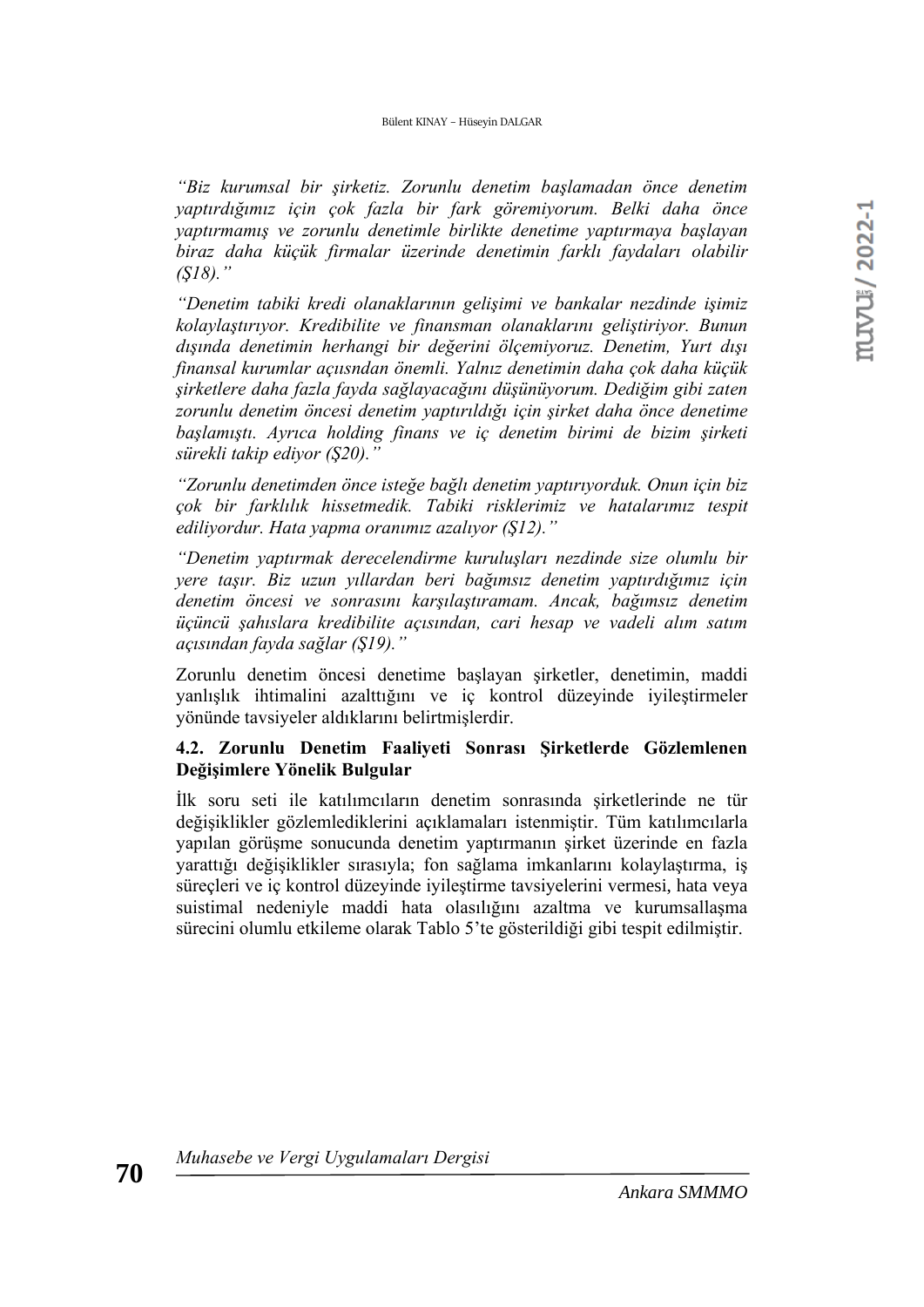| Tema                                                                                   | <b>Alt Temalar</b>                          | Kodlar                                                                              |
|----------------------------------------------------------------------------------------|---------------------------------------------|-------------------------------------------------------------------------------------|
|                                                                                        | Fon                                         | Kredi imkanlarını kolaylaştırması ve geliştirmesi                                   |
|                                                                                        | Sağlama<br>İmkanlarını<br>Kolaylaştırma     | Yurt dışı kaynaklı kredi teminini kolaylaştırması                                   |
|                                                                                        |                                             | Kredi limitlerini artırması                                                         |
|                                                                                        |                                             | Bankadaki finansal analistlerin işini kolaylaştırması                               |
|                                                                                        |                                             | Kredibilite ve vadeli alım satım açısından fayda<br>sağlaması                       |
|                                                                                        |                                             | Yabancı ortak girişini kolaylaştırması                                              |
|                                                                                        | İş Süreçleri ve İç<br>Kontrol               | İç kontrol sistemindeki bazı eksiklikleri gidermesi                                 |
|                                                                                        | Düzeyinde<br>İyileştirme                    | Disiplin ve kontrol getirmesi                                                       |
|                                                                                        | Tavsiyelerini<br>Vermesi                    | İş süreçlerini geliştirmesi                                                         |
|                                                                                        |                                             | Yönetimin tespit edemediği riskleri belirlemesi                                     |
|                                                                                        |                                             | Muhasebe sistemlerinin eksikliklerini gidermesi                                     |
|                                                                                        | Hata<br>veya<br>Suistimal                   | Muhasebe işlemlerinde daha dikkatli olunması                                        |
| Zorunlu Denetim Faaliyeti Sonrası Şirketlerde Gözlemlenen Değişimlere Yönelik Bulgular | Nedeniyle<br>Maddi Yanlışlık<br>Olasılığını | Çalışanlara çekidüzen vermesi                                                       |
|                                                                                        | Azaltma                                     | Hata Yapma oranının azalması                                                        |
|                                                                                        | Kurumsallaşma                               | Kurumsallaşma sürecine katkı sağlaması                                              |
|                                                                                        | Sürecini Olumlu<br>Etkileme                 | Şirket içindeki olayları ve<br>süreçlerin yönetime<br>aktarılmasını kolaylaştırması |

| Tablo 5: Zorunlu Denetim Faaliyeti Sonrası Şirketlerde Gözlemlenen |
|--------------------------------------------------------------------|
| Değişimlere Yönelik Bulgular                                       |

# **4.2.1. Fon Sağlama İmkanlarını Kolaylaştırma**

Katılımcıların yarıdan fazlası denetim sonrası şirketi etkileyen en önemli değişiklik olarak finansman imkanlarındaki değişiklik olduğunu ifade etmişlerdir:

*"Denetimin işletmeye önemli bir faydası olduğunu düşünmuyorum. Sadece bankadaki analistlerin işini kolaylaştırıyor. Denetim yapıldıktan sonra faiz ve fon maliyetlerimizde bu raporun etkisi olmadı. Ancak bankaların ve yabancılar için çok önemli olduğunu gördüm (Ş2b)".*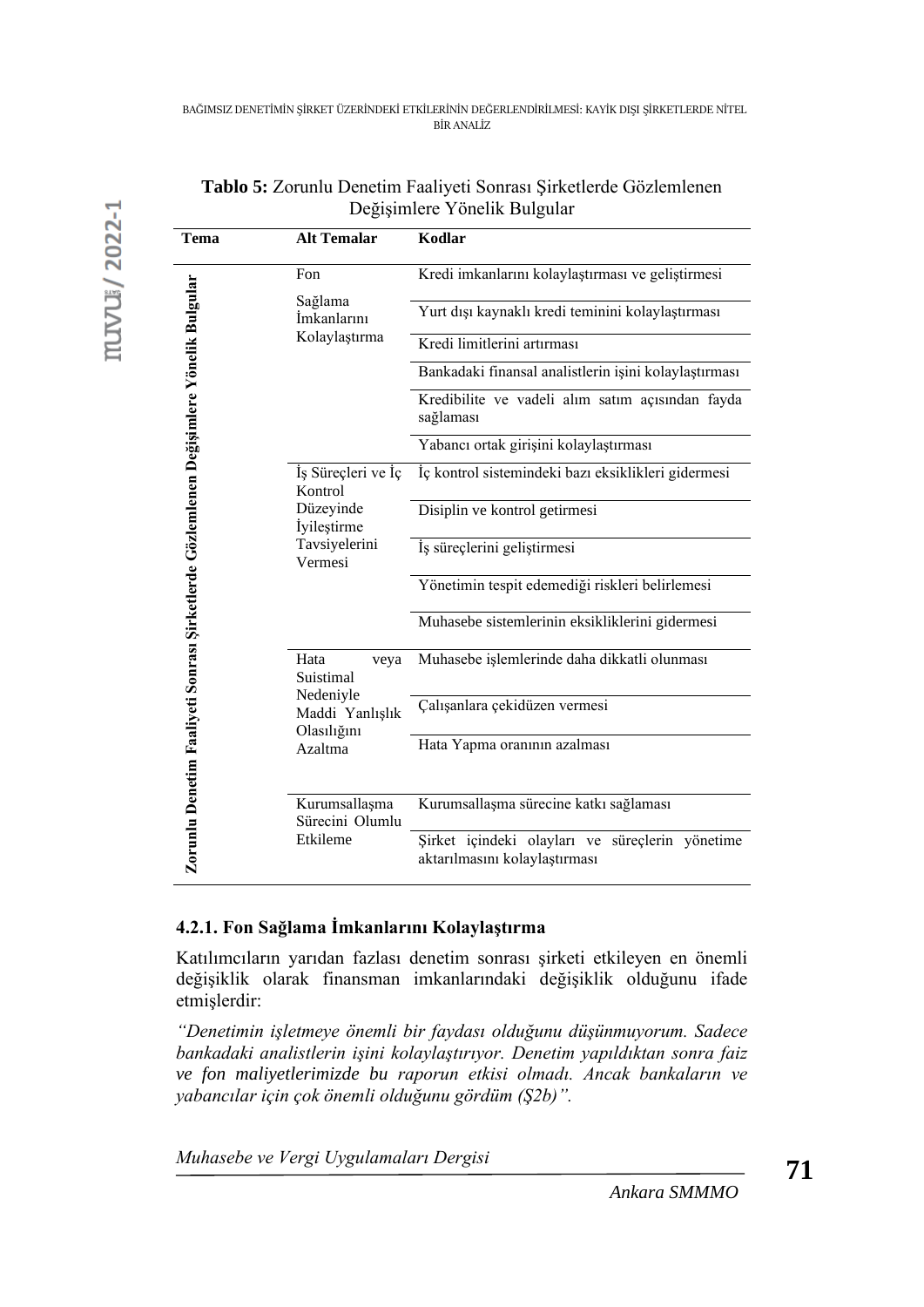#### Bülent KINAY – Hüseyin DALGAR

*"Yurt dışı kredi temininde çok önemli katkısı oldu. Yurt dışındaki kredi kuruluşları bu denetim raporunu önemsiyor. Fon kaynağı erişimi açısından faydalı oldu. Yurt dışından kredi kullandık (Ş3)."*

*"Denetim, yeni kredi imkanları sağladı. Yurt dışı kredi imkanları sağladı…(Ş17)."*

Denetim, finansman imkanlarına erişimi kolaylaştırsa da katılımcıların önemli bir bölümü denetim yaptırmanın kredi maliyetlerinde bir düşüş yaratmadığı görüşünü paylaşmaktadır.

Önceki çalışmalarda, Dünya Bankası'ndan veriler kullanılarak denetimden geçmiş yıllık finansal tablolar, finansmana erişimde algılanan sorunları önemli ölçüde azalttığı (Hope vd., 2011, s.937) ve KOBİ'lerin finansman kaynaklarını çeşitlendirmesi üzerinde olumlu bir etkisi ortaya çıkmıştır (Chit, 2019, ss.349-350) Karjalainen, (2011) dört büyük denetim firmalarının veya birden fazla denetçinin olduğu durumlarda düşük borçlanma maliyetleri olduğunu belirlemiştir. Yine başka bir çalışmada da KAYİK dışı şirketlerin dört büyük denetim firması tarafından denetlenmesinin düşük faiz oranı ile ilişkisi tespit edilmiştir (Cano Rodríguez ve Sánchez Alegría, 2012, s.702).

Katılımcıların finansman imkanlarını sağlarken denetim firmasının itibarının önemli olduğunu, dört büyük denetim firmasından birisi olursa finansman imkanlarının daha kolay olabileceğini, hatta faiz indirimine bile katkısının olabileceğini iddia etmişlerdir:

*"Bana göre denetim firması dört büyük denetim firmasından birisi olursa maliyetlerde minimum yarım puan farkı olacağını düşünüyorum (Ş1)."*

*"Denetimin çok fazla faydasını göremedik. Sadece faiz oranlarını düşürdü… (Ş13)."* 

*"Denetim raporu herhangi bir fon ve finansman maliyetini düşürmedi. Sadece bankada kredi ve analiz bölümünün işini kolaylaştırdık diyebilirim (Ş2a)."*

"*Denetim den sonra fon maliyetlerinde bir azalma olmadığı kanatindeyim. Eximbank kredisi ya da yurt dışı kredilerinde bağımsız denetim işe yarıyor…(Ş8b)."*

## **4.2.2. İş Süreçleri ve İç Kontrol Düzeyinde İyileştirme Tavsiyelerini Vermesi**

Denetçilerin iş risk analizi, yönetim mektubu ve iç müşteri süreçlerine ilişkin geri bildirim gibi denetim hizmetiyle ilgili katma değerli unsurlar nedeniyle müşterilere değer kattığı savunulmaktadır (Eilifsen vd., 2001, s.205).

*Muhasebe ve Vergi Uygulamaları Dergisi*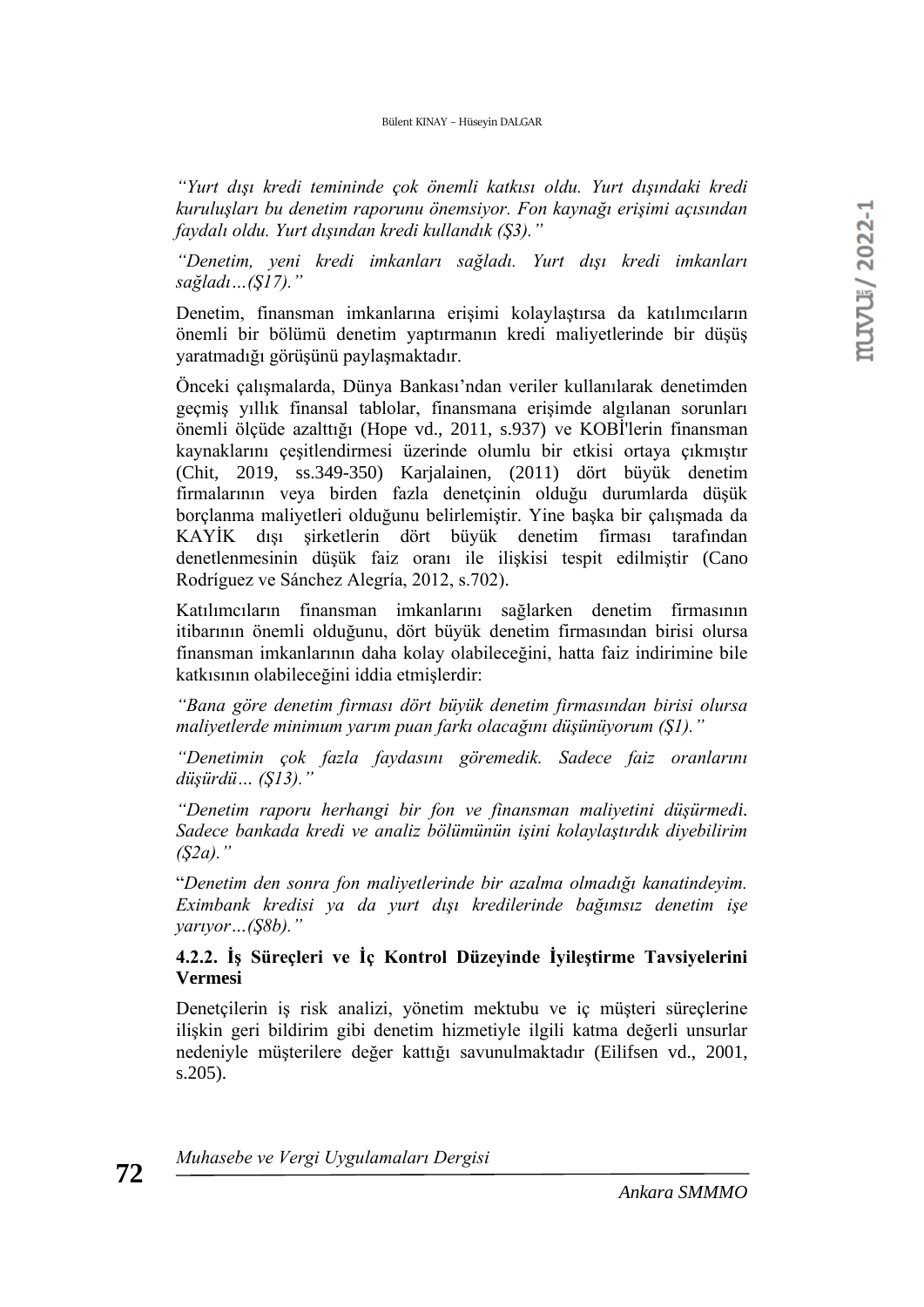Kurumsal yönetime sahip olan şirketler ve yarı kurumsal yönetim yapısına sahip şirketlerde çalışan katılımcılar, denetim firmalarından iç kontrol düzeyinde tavsiyeler aldıklarını açıklamışlardır:

*"Denetimin iç kontrol süreçlerinde bazı iyileştirme önerilerini alıyoruz. Diğer konularda çok önemli tavsiyeler almadık (Ş5)."*

*"Hep big four'la çalıştık. İç kontrol sistemi üzerindeki bazı eksiklerimizi giderdi (Ş15)."*

*"Bizim sürekli olarak süreçlerimiz denetleniyor. Bu bize fayda sağlıyor. Bazı şirketler var süreçlerinin denetlenmesini istemedikleri için ya da farklı bir beklenti içinde oldukları için denetim faydalı gelmiyor olabilir (Ş11)."*

Küçük KAYİK dışı şirketlerde, iç kontrol sistemleri daha az resmi olduğu için şirketlerin iç kontrol sistemindeki zayıflıkları gidermek için denetim bir fırsat olabilir (Abdel-Khalik, 1993, s.49; Carey vd., 2000, s.49-50).

Görüşme yapılan şirketlerin 11'inde iç kontrol sistemi ve iç denetim bulunurken, 2'sinde kısmen bulunmakta olup, geri kalan 7 şirkette ise iç kontrol sistemi ve iç denetim birimi mevcut değildir:

*"İç kontrol sistemi şirketimizde yok. Ben aslında İç kontrol sisteminin kurulması gerekliliğini düşünüyorum. Ancak bunun için alt yapımız yeterli değil (Ş2a)."*

*"Denetim her yıl derinleşiyor. Ancak şirkette iç kontrol süreçleri olmadığı için iç kontrol prosedürleri olmadığı için risk tespiti biraz zorlaşıyor. Risklerimizle ilgili denetim firması tespitte bulunamıyor (Ş10)."*

Denetim firması, iç kontrol sistemi ve iç denetim birimi gelişmemiş şirketlerin iş süreçlerini ve risklerini inceleyemediği için bu konuda tavsiyeler sunamamaktadır.

## **4.2.3. Hata veya Suistimal Nedeniyle Maddi Yanlışlık Olasılığını Azaltmadaki Değişimler**

Denetlenmiş KAYİK dışı şirket hesaplarının muhasebe hataları içerme olasılığının düşük olduğu tespit edilmiştir (Clatworthy ve Peel, 2013, s.1).

Katılımcılar, denetim yaptırmanın, bir disiplin sağladığını ve çalışanların muhasebe işlemlerinde hata yapma olasılıklarını azalttığını açıklamışlardır:

*"Bağımsız denetimin tek gözlemlediğim etkisi çalışanlar üzerinde denetim yapıldığı için çalışanları ve bizleri kontrollü ve temkinli olamaya ittiğidir. Başka bir faydasını şu ana kadar hissetmedik (Ş2a)."*

*"Denetim aslında muhasebe bölümü için iş yükü oluşturuyor ama buna karşın muhasebe bölümü ve çalışanları için bir özgüven sağlıyor (Ş3)."*

*"Disiplin kontrol getiriyor. Bu yüzden faydası var. Bunun dışında işletme karlılığına doğrudan bir etkisi yok (Ş14)."*

*Muhasebe ve Vergi Uygulamaları Dergisi*

muvu / 2022-1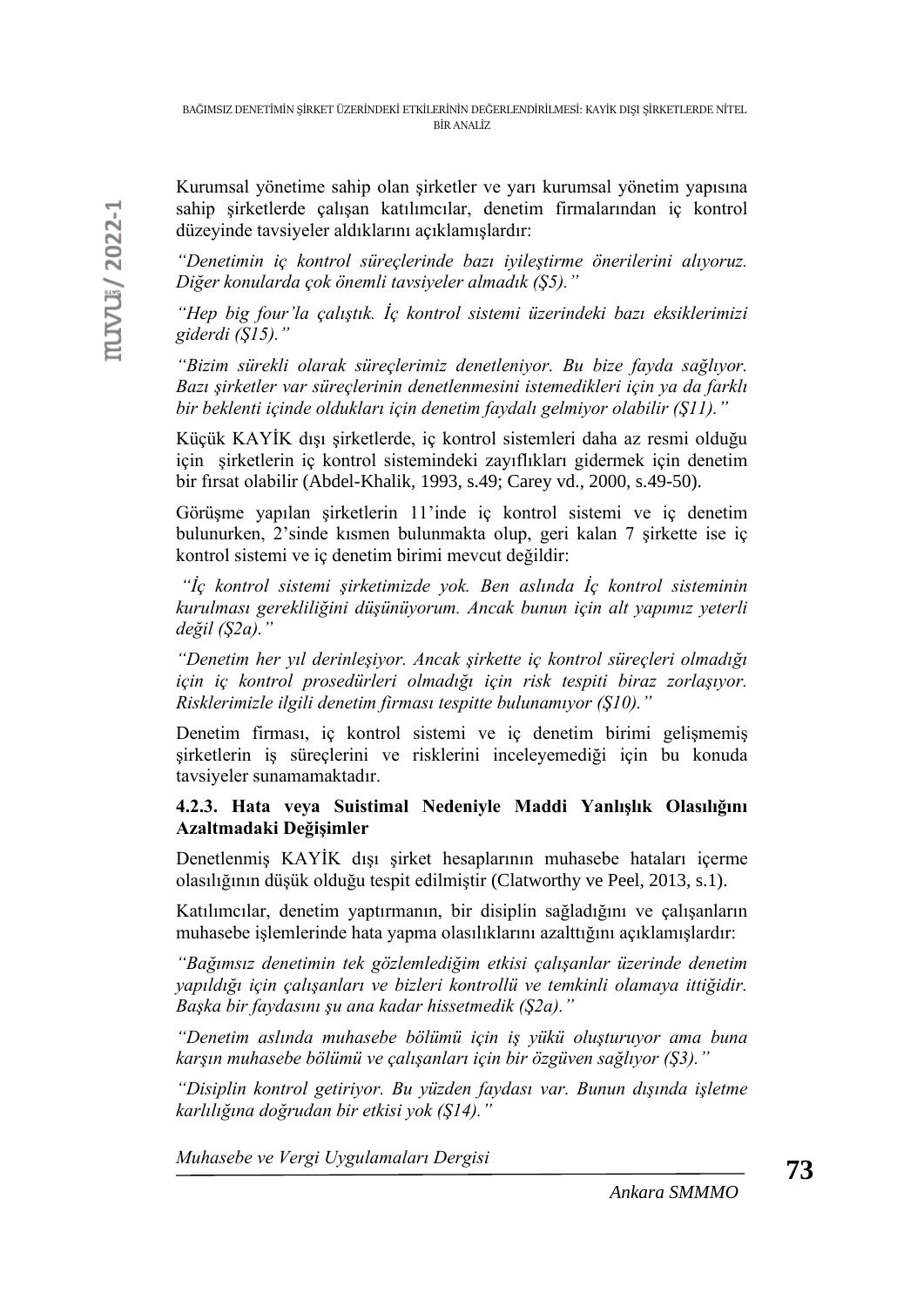*"Muhasebe işlemlerinde daha dikkatli oluyoruz, bize çeki düzen verdi diyebilirim. Bunun dışında doğrudan bir faydası olmadı (Ş16)".* 

#### **4.2.4. Kurumsallaşma Sürecini Olumlu Etkileme**

Aile şirketlerinde değişime kapalı olan bir yapının bulunduğu ve ancak dışarıdan gelen zorlamalar doğrultusunda değişime gidilebildiği görülmektedir. Ortaklar ve şirket yönetimi bağımsız denetimi, bir zorunluluk değil fırsat olarak görmesi gerektiği belirtilmektedir (Acar vd., 2012, s.124). Francis vd. (2011) kurumsal yönetim yapılarının gelişmediği şirketlerde, isteğe bağlı denetimlerin bu zaafiyeti ortadan kaldırabileceği yönünde kanıtlar tespit etmektedirler. Dar kapsamda denetim, aile şirketlerinde değişen dünya şartlarına uyum sağlamak için sorunların çözülmesinde destekleyici bir faktör olarak görülmektedir.

Kurumsallaşma sürecinde olan ancak kurumsal alt yapıyı oluşturabilecek yeterli uzman personeli olmayan ya da bu konuda danışmanlık almayan bazı şirketler, denetimi değişimin itici bir gücü olarak açıklamaktadırlar:

*"Yarı kurumsal bir firma olduğumuz söylenebilir. Yönetimde patronlar var. Denetim aslında bizde şöyle bir faydası oluyor. Geldikleri zaman bir ay burada denetim yapıyorlar. Şirket içindeki olayları süreçleri denetim firması araclığıyla yönetime anlatma kabiliyetimiz artıyor. Denetimin olması yönetime karşı elimizi güçlendiriyor (Ş17)."* 

*"Şirketimiz bir grup şirketi. Denetim başlamadan önce ortakların kurumsallaşma çabaları vardı. Bağımsız denetimle birlikte kurumsallaşmaya katkısı çok oldu diyebilirim (Ş4)."*

#### **4.3. Denetim Dışı Hizmetlerin Sunulmasına Yönelik Bulgular**

Bazı şirketlerin muhasebe standartlarına göre finansal tabloları, denetçi tarafından hazırlandığı tespit edilmiştir. Dolayısıyla şirketlerin aldığı bu hizmeti denetim dışı hizmet olarak değerlendirmek gerekmektedir. Denetim dışı hizmetlerin sunulmasına yönelik bulgular Tablo 6'da gösterilmiştir.

| <b>Denetim</b>     | Muhasebe         |  |                                                                                                                        | ve Defter VUK'na<br>hazırlanan<br>finansal<br>uygun      |
|--------------------|------------------|--|------------------------------------------------------------------------------------------------------------------------|----------------------------------------------------------|
| Dişi               | Tutma Hizmetleri |  |                                                                                                                        | tabloların muhasebe standartlarına<br>göre               |
| <b>Hizmetlerin</b> |                  |  |                                                                                                                        | denetim firması<br>tarafından<br>yeniden<br>düzenlenmesi |
| Sunulması          |                  |  | Standartlara göre amortisman ve reeskont<br>hesaplamalarının denetim firması tarafından<br>yapılması                   |                                                          |
|                    |                  |  | Şirketin denetim firması ile ortak çalışması<br>ile standartlara göre finansal tablolar ve<br>dipnotların hazırlanması |                                                          |

| Tablo 6: Denetim Dışı Hizmetlerin Sunulmasına Yönelik Bulgular |  |
|----------------------------------------------------------------|--|
|----------------------------------------------------------------|--|

*Muhasebe ve Vergi Uygulamaları Dergisi*

**Tema Alt Temalar Kodlar**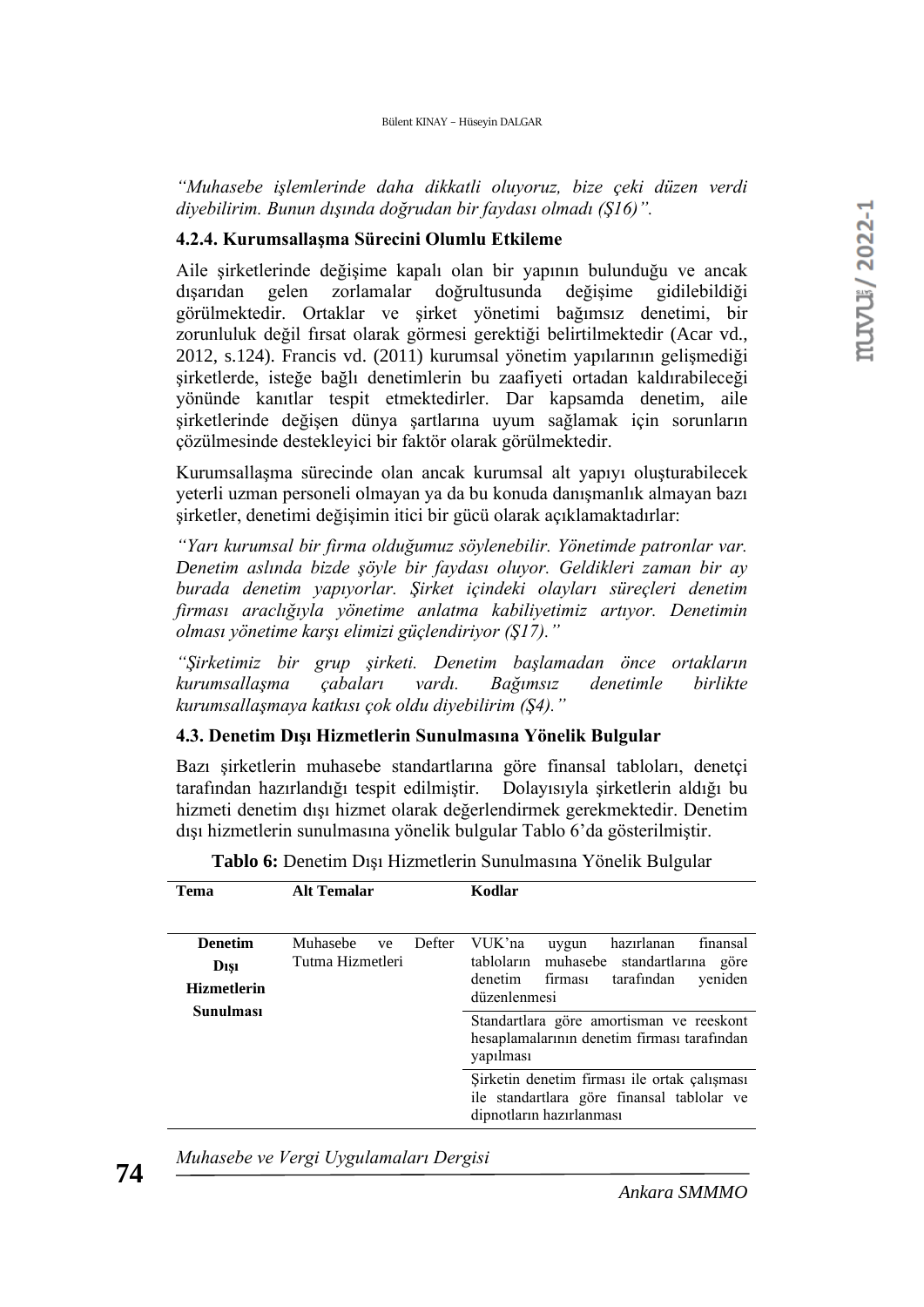Katılımcıların yarıdan fazlası, finansal tablolarını Vergi Usul Kanunu'na göre hazırladıklarını, denetim firmalarının ise bu finansal tabloları şirketin tabi olduğu muhasebe standartlarına dönüşüm yaptıklarını belirtmişlerdir:

*"Mali tabloların ve dipnotların hazırlanmasını denetim firması yapıyor. VUK'a göre biz hazırlıyoruz. TMS'ye çevrimini denetim firması yapıyor (Ş7)."*

*"VUK a göre hazırladığımız mizanı biz denetçiye veriyoruz. TMS'ye göre amortisman ve reeskont hesaplamalarını, mali tablo hazırlanması ve dipnot yazımını denetçi kendi üstleniyor. Biz bir şeye karışmıyoruz (Ş2a)."*

*"Biz VUK'a göre mali tabloları hazırlıyoruz. Denetim firması geliyor ve IFRS'e çeviriyor. Sabit kıymetlerde VUK ve IFRS arasında çok fark çıkıyor. Finansal tabloları hazırlarken denetim firması ile birlikte çalışıyoruz (Ş11)."* 

*"Bu yıldan itibaren Bütçe müdürlüğü oluşturarak finansal tabloları IFRS'e uygun biz yapmaya başlayacağız. Bu yıla kadar biz VUK'a göre düzenliyorduk. Denetçide IFRS'e çeviriyordu (Ş14)."*

Önceki iş deneyimini dört büyük denetim firmasında geçiren katılımcıların bazıları Türkiyedeki genel durumu şöyle özetlemektedir:

*"Yurt dışındaki diğer big four'da çalışan meslektaşlarla konuştuğumuz zaman denetim firmalarının müşterilerinin finansal tablolarını ve dipnotlarını hazırlamalarına şaşırıyorlar. Ve Türkiye'de bu böyle. Firmalar VUK'a göre hazırlıyor, denetçi de tabloları IFRS'e dönüştürüyor (Ş8b)."*

Denetim firmalarının müşterilerinin finansal tablolarını muhasebe standartlarına göre hazırlaması, muhasebe ve defter tutma hizmetleri kapsamında denetim dışı bir hizmet olarak değerlendirmek gerekmektedir.

Literatürde, KAYİK dışı şirketlerde denetim dışı hizmetlere daha fazla ihtiyaç duyulduğu tartışılmaktadır (Cassar ve Ittner, 2009, ss.335-337). Niemi vd. (2012), Ojala vd. (2016) ve Collin vd. (2017) denetim firmasının finansal tablolara verdikleri güvencenin ötesinde, KAYİK dışı şirketlere vergi, muhasebe ve karar verme konularında katkı oluşturduklarını belirtmişlerdir.

Diğer taraftan Vanstraelen ve Schelleman (2017) bu verilen hizmetlerin denetim sözleşmesinde örtülü olarak sağlanmasının denetçinin bağımsızlığı üzerindeki muhtemel etkilerinin tartışıldığını belirtmektedirler. Denetim dışı hizmetlerin ve özellikle muhasebe hizmetlerinin müşterilere verilmesinin denetim kalitesini olumlu etkilediği ve bağımsızlığı olumsuz etkilemediği yönünde görüş bulunurken (Svanström, 2013, ss.29-30), Bell vd., (2015) ise, dört büyük denetim firmasındaki verileri kullanılarak denetim dışı hizmetlerden alınan ücretler arttıkça özel müşteriler için denetim kalitesinde bir düşüş gözlemlemişlerdir.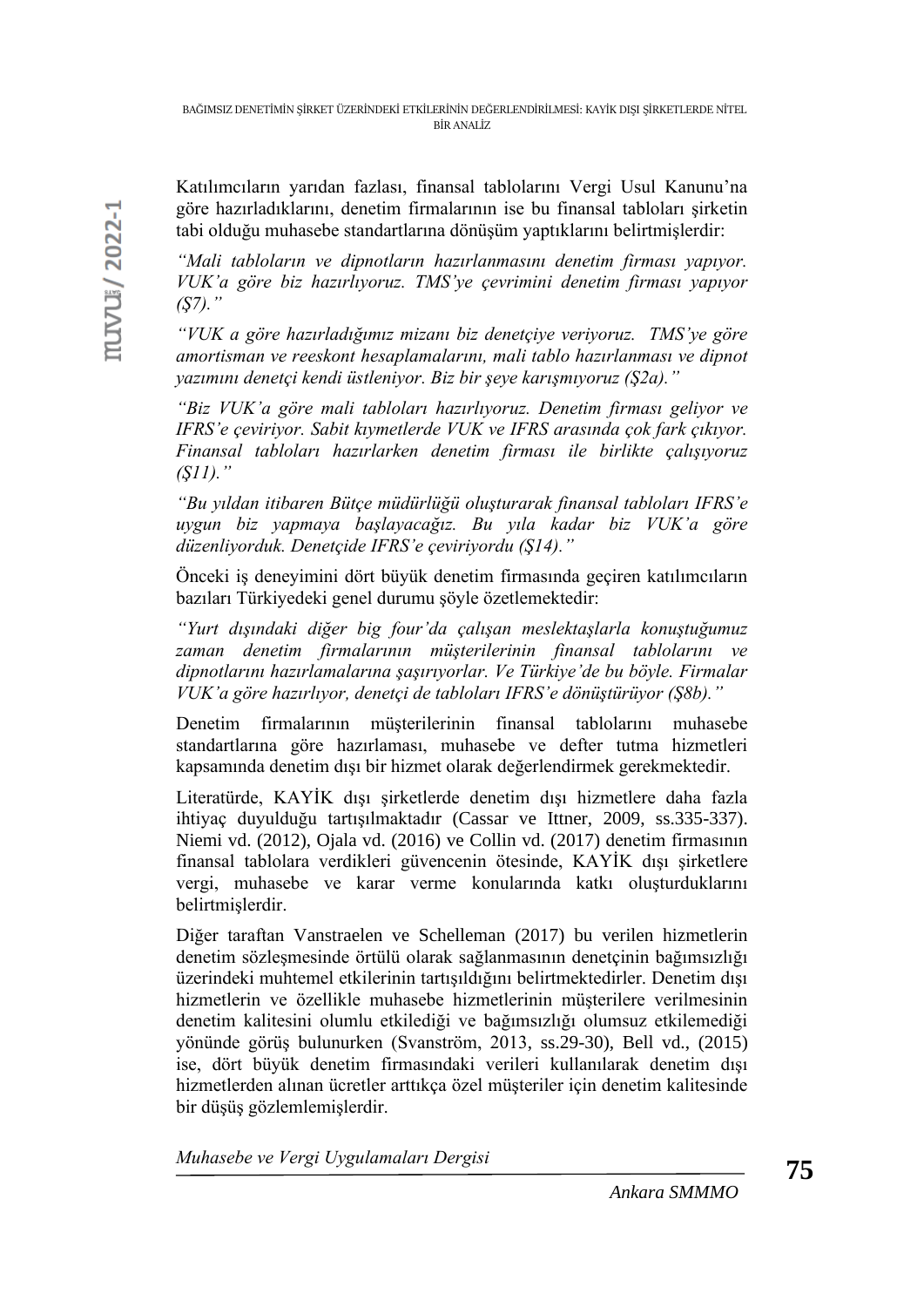Yarı kurumsal olan şirketlerdeki katılımcılar, nitelikli muhasebe uzmanı istihdam ederek muhasebe organizasyonlarını geliştirdiklerini belirtmişler ve böylece muhasebe standartlarına göre finansal tabloların bazı bölümlerinin şirket tarafından hazırlandığını açıklamışlardır:

*"Mali Tabloları ve dipnotları, muhasebe standartlarına uygun hale biz getiriyoruz. Denetim firması eksiklikler veya yanlışlıklar olursa düzeltiyor (Ş5)."*

*"Mali yapının iyi analiz edilebilmesi için TMS/TFRS alt yapısı oluşturuldu. Bunun oluşturulmasında 2013 yılından 2018 yılına kadar bağımsız denetim firmasının faydası olduğunu söyleyebilirim. Denetçiler denetimden ziyade mali tablolarının ve dipnotlarının oluşturulmasında ilk 5 yıl önemli rol oynadı. Amortisman tabloları, reeskont işlemleri derken belirli bir aşamadan sonra bütün mali tablo işlemleri yapar hale geldik (Ş1a)."* 

*Denetim firması işbirliği ile Netsis yazılımı sisteme dahil etmeyi başardık. Mali Tabloların TMS/TFRS kapsamında oluşturmak için TMS/TFRS de uzman personel aldık (Ş1a)."*

Denetçiler, denetim sürecinin önemli bir kısmını VUK'a göre hazırlanan finansal tabloların muhasebe standartlarına göre çevirilmesinde harcadıkları için denetimin diğer alanlarına ayırdıkları zaman azalmış olabilir:

"*Özellikle ilk 5 yıl denetim hizmeti verilirken denetim için ayrılan zamanın bir kısmını denetçi, mali tabloların hazırlaması için harcadı (Ş1a)."*

Diğer taraftan kurumsal yönetim yapısında olan şirketlerdeki katılımcılar, kendi muhasebe organizasyonları tarafından finansal tablolarını muhasebe standartlarına uygun bir şekilde hazırladıklarını açıklamaktadırlar:

*"Biz Finansal Tabloları IFRS'e göre hazırlıyoruz. Hatta şöyle bir kpi geldi. Sadece birim yöneticileri için hazırlanan IFRS' e göre tablolar, denetim firmasının hazırladığı rapora göre uygun olursa prim alıyoruz. (Ş12)."*

*"TMS/TFRS'ye göre finansal tabloları biz düzenliyoruz. Denetim firması bunları kontrol ediyor (Ş15)."*

*"Muhasebe standarları çevrimini biz yapıyoruz. Denetim firması gelip standart uygulamalarını kontrol ediyor (Ş18)."*

*"Muhasebe standartları çevrimini muhasebe bölümümüz yapıyor. Denetçiler gelip standart uygulamalarına bakıyor ve grup şirketine mali tablolarımızı konsolide ediyor (Ş20)."*

Kurumsal yönetim yapısında olan şirketlerin muhasebe ve finans bölümündeki çalışanların nitelikleri, diğer şirketlere göre dikkat çekici bir şekilde farklı olduğu tespit edilmiştir. LinkedIn sosyal medya uygulamasındaki muhasebe ve finans bölümündeki çalışanların pozisyonu ve nitelikleri incelendiğinde, muhasebe standartlarını uygulayabilecek

*Muhasebe ve Vergi Uygulamaları Dergisi*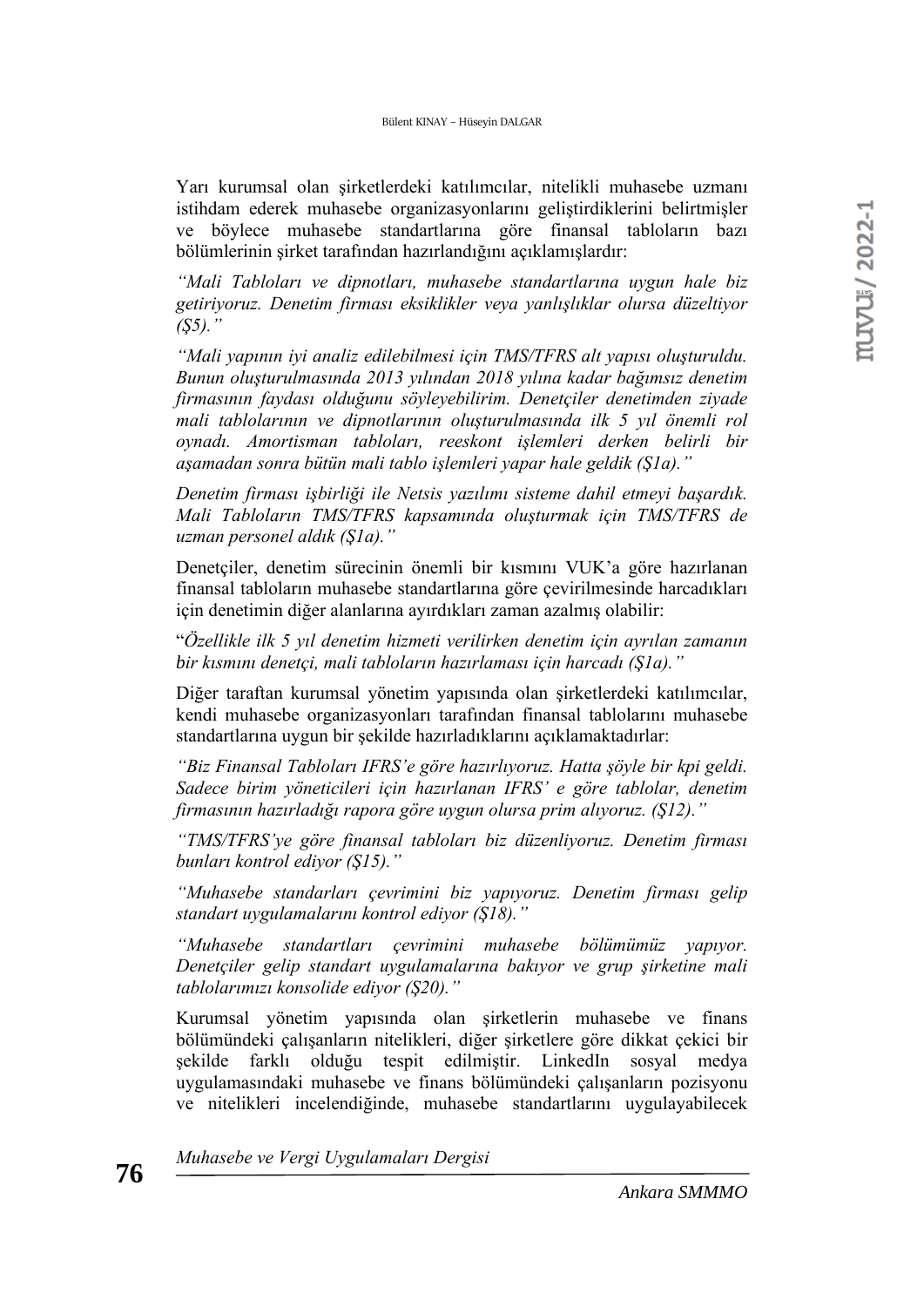nitelikte bir insan kaynağının olduğu ve dört büyük denetim firması geçmişine sahip çalışanların olduğu belirlenmiştir.

Ayrıca denetimin diğer bulgularını özetlemek gerekirse; katılımcılar, denetim raporunun dış paydaş olarak en çok finansal kurumlara paylaşıldığını belirtmişlerdir. Katılımcıların önemli bir kısmı ise yönetim ve ortakların denetim raporuna çok az ilgi gösterdiklerini ifade etmişlerdir. Bununla birlikte tüm katılımcılar denetim raporunu web sayfasından paylaşmanın diğer paydaşlara bir faydasının olmayacağını vurgulamıştır. Denetlenen şirketler, büyük ölçekte ve uluslararası bir yapıda olmalarına rağmen finansal tablolarını ve denetim raporlarını paylaşmaktan çekinmektedir.

Denetimden fayda sağlamak isteyenler şirkete değer katacak bir denetim istiyorlar ve bu ihtiyaçları doğrultusnda itibarlı bir denetim firması tercihi ediyorlar. Buna karşın denetimi yasal bir zorunluluk olarak gören şirketler ile iş süreçlerinin denetlenmesini istemeyen şirketler ise daha az nitelikli denetim firmalarını tercih etmektedirler.

Katılımcılar, iç kontrol sistemi ve iç denetim birimi olmayan şirketlerde, denetim firmasının, şirketin bütünündeki riskleri değerlendirmekte zorluk yaşadıkları için daha çok finansal tabloların denetimine yoğunlaştıklarını belirtilmektedir.

Katılımcıların önemli bir çoğunluğunun, denetim muafiyetlerinin yükselmesi durumunda isteğe bağlı denetime devam etme yönündeki görüşleri, denetimin katma değer sağladığı anlamına gelmektedir. Bu sonuç, Avrupa'da yapılan çalışma ile benzerlik göstermektedir (Breesch vd., 2012, ss.27-28). Ayrıca ülkemizde 2013 faaliyet dönemi itibari ile başlatılan zorunlu denetim politikasının bu şirketlerde etkili olduğu ortaya çıkmaktadır.

# **5. SONUÇ**

Öncelikle, veriler Türkiye'deki imalat endüstrilerindeki büyük ölçekli KAYİK dışı şirketleri temsil etmekte olup, örneklemin hem KAYİK olan şirketler ve daha küçük şirketler için genelleştirilmesi konusunda dikkatli olunmalıdır.

KAYİK dışı ve 20 şirkette görev yapan 23 mali işler yöneticisi ile görüşme yapılmıştır. Görüşme yapılan şirketlerin tamamı imalat ve aile şirketlerinden oluşmaktadır. Büyüklük olarak Türkiye'nin ilk 500'ünde yer alan şirketlerin yönetim yapısı, yönetici ortak, yarı kurumsal ve kurumsal şirket şeklindedir. Kurumsal ve bazı yarı kurumsal yönetim yapısında olan şirketlerde muhasebe ve finans departmanları ayrı olarak yapılandırılmıştır. Bu tür şirketlerde muhasebe standartlarına göre finansal tablolar ve ilgili dipnotlar şirketin kendi muhasebe bölümü tarafından hazırlanabilmektedir. Ancak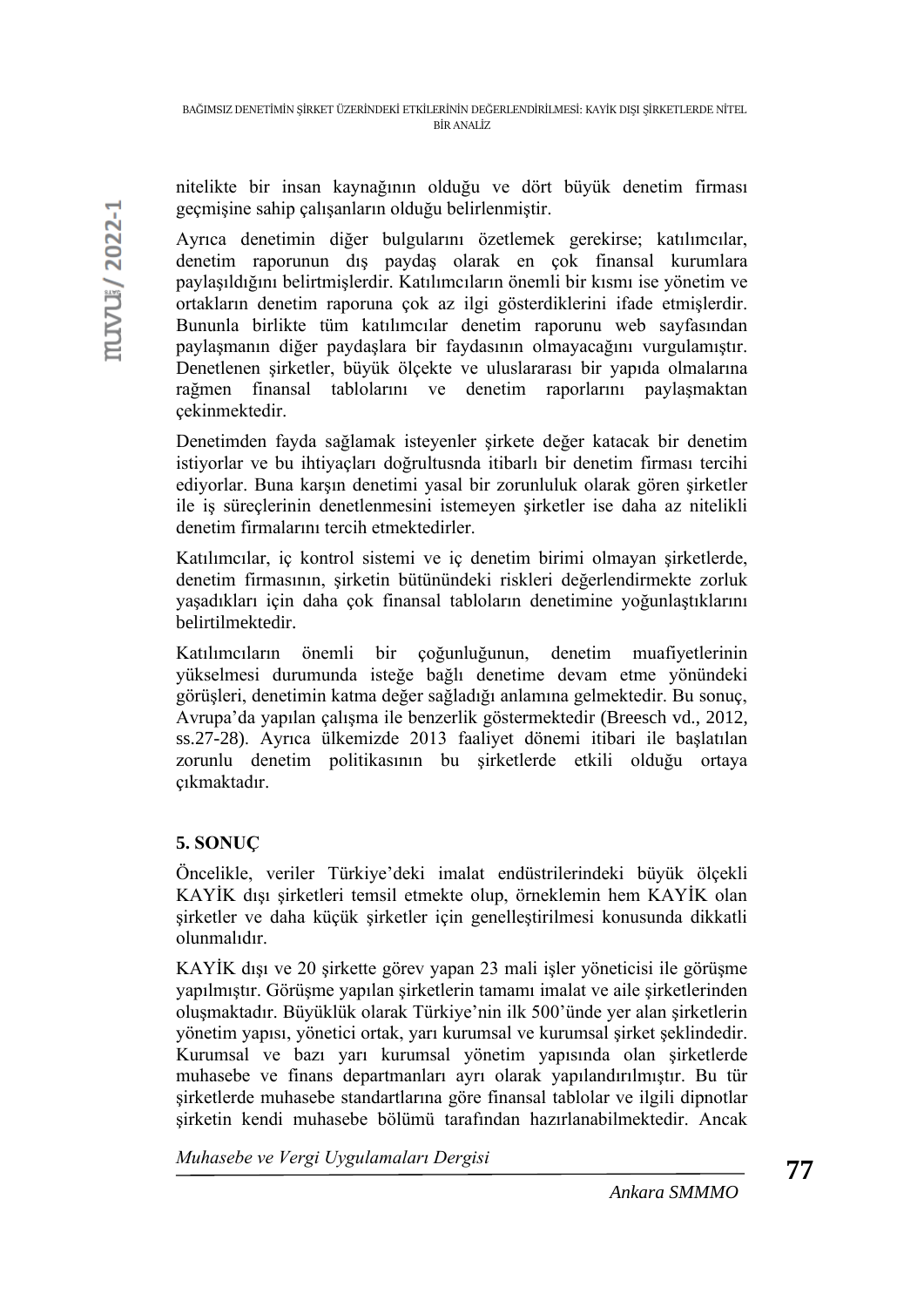şirketler finansal tablolarının muhasebe standartlarına göre hazırlanmasını denetimin bağımsızlığı ve kalitesi ile ilgili tartışmalar sürerken (Svanström, 2013;Bell vd., 2015)- denetim hizmetinin bir parçası olarak görmektedirler. Finansal tabloların denetçi tarafından düzenlemesi, denetim hizmetinin bir parçası olarak görülmeye başlanmış ve bu konunun Türkiye'ye özgü bir durum olarak değerlendirildiği belirlenmiştir. Oysa ki, finansal tabloların muhasebe standartlarına uygun olarak düzenlenmesi/dönüştürülmesi denetim sürecinin bir parçası değildir. Bu durum denetim kalitesinin sorgulanmasına neden olabilir. Diğer taraftan, denetçilerin denetim süresinin önemli bir kısmını, VUK'a göre hazırlanan finansal tabloların muhasebe standartlarına göre düzenlenmesinde harcadıkları için denetimde diğer konular için ayıracakları zamanın azaldığı da tespit edilmiştir.

Ayrıca bir şirket hariç tüm şirketlerde ERP sistemleri ile gelişmiş muhasebe yazılımları bulunmaktadır.

Zorunlu denetim sonrasında denetimin şirket üzerinde en önemli etkileri aşağıdaki gibi ortaya çıkmıştır:

## *-Fon sağlama imkanlarını kolaylaştırma*

Denetimden geçmiş finansal raporlar, kredi imkanlarına erişimi kolaylaştırsa da katılımcıların büyük bölümü kredi maliyetlerinde bir tasarruf olmadığını tespit etmiştir. Diğer taraftan bazı katılımcılarda, denetimi dört büyük denetim firmalarından birisinin yapması durumunda kredi imkanlarının daha da kolaylaşacağı, hatta finansal kurumların denetim raporlarında dört büyük denetim firmasını aradıklarını yönelik bir algı bulunmaktadır.

## *-İş süreçleri ve iç kontrol düzeyinde yönetime faydalı tavsiyeleri verme ve iç kontrolü geliştirme*

İç kontrol sistemi ile iç denetim birimlerini oluşturmuş şirketlerin yönetimleri bu konuda iyileştirmeler ve yenilikler için denetim firmalarından tavsiyeler almakta, bu sistem ve birimleri oluşturma aşamasında olan şirketler ise denetimle birlikte bu süreçlerini tamamlama imkanı elde etmişlerdir. Ayrıca örneklemdeki şirketlerin neredeyse yarısının hiçbir şekilde iç kontrol sistemi ve iç denetim birimlerinin olmadığı için denetim firmalarından bu alanda hiçbir iyileştirme ve yenilik tavsiyesi alamadıkları ortaya çıkmıştır. Her ne kadar bu büyüklükteki olan şirketlerin yarısının iç kontrol ve iç denetim birimleri olmasa da, bu şirketlerin ERP sistemlerine sahip olması, bu sistemlerin iç kontrol prosedürlerinin etkinliğini sağlaması (Chang Vd., 2014) açısından belirli bir düzeyde iç kontrol sisteminin varlığının işareti olarak değerlendirilebilir.

## *-Hata veya suistimal nedeniyle maddi hata olasılığını azaltma*

Denetimin, sirketlerin muhasebe islem ve kayıtlarındaki hataları içerme olasılığını azalttığı, muhasebe sistemleri ve kayıtları üzerinde kontrol

*Muhasebe ve Vergi Uygulamaları Dergisi*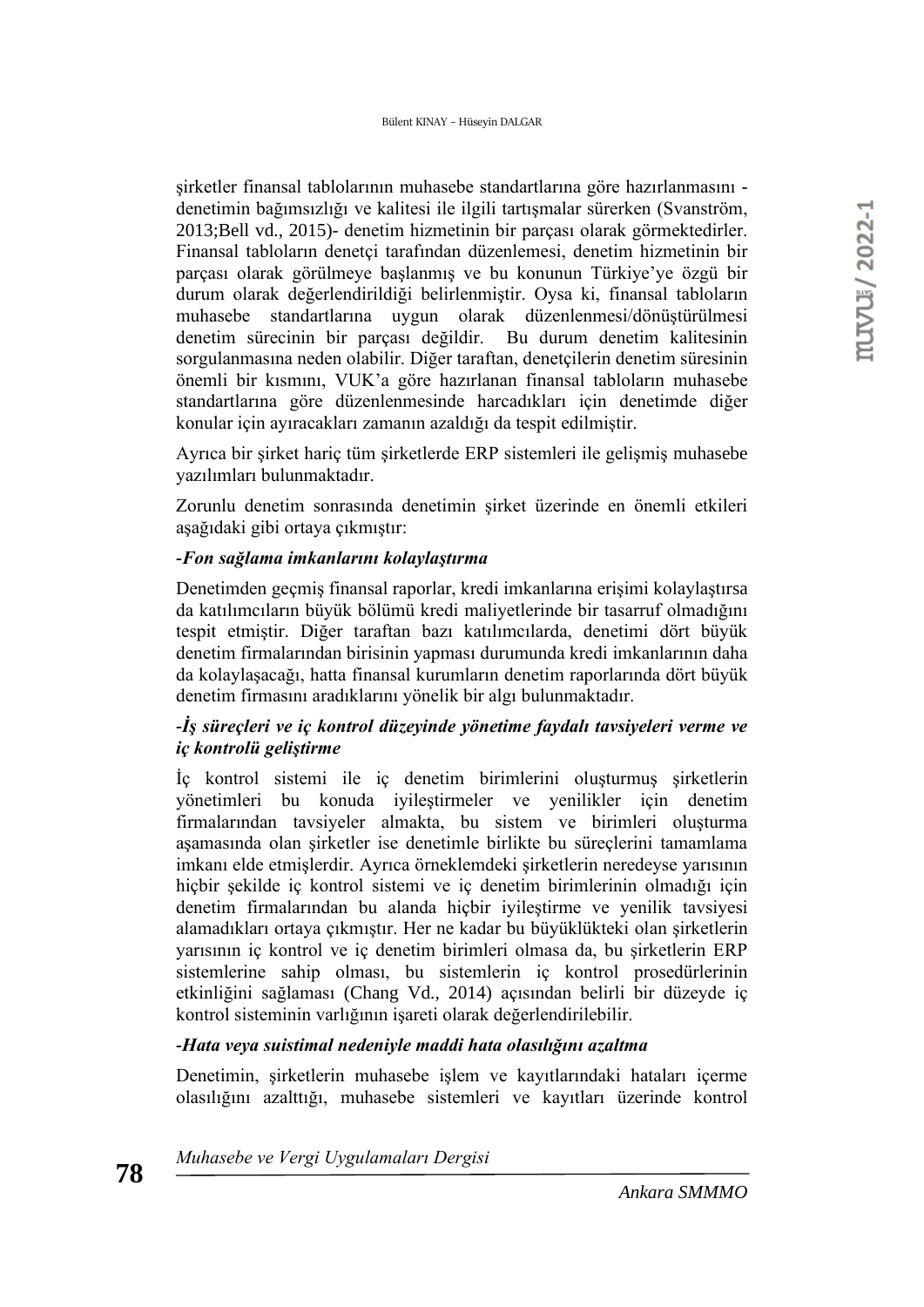sağladığı ve muhasebe çalışanları üzerinde bir disiplin oluşturduğu tespit edilmiştir.

## *-Kurumsallaşma sürecini olumlu etkileme*

Denetimin, kurumsal alt yapıyı oluşturma aşamasında olan şirketler ya da çeşitli nedenlerden dolayı kurumsallaşmakta zorlanan şirketler için destekleyici bir güç olarak ortaya çıktığı tespit edilmiştir.

Ayrıca şirketin yönetim yapısı ve denetim firması türü de denetimin değerini etkilemektedir. Şirketlerden 17'si denetim muafiyetlerin yükselmesi durumunda isteğe bağlı denetim yaptırmaya devam etmek istediğini belirtmiştir. Dolayısıyla, 2013 mali yılı ile başlayan zorunlu denetimin, isteğe bağlı denetim yaptırmaya katkı sağladığı söylenebilir.

Diğer taraftan şirket ortakları ve yönetimin denetim raporuna ilgi göstermedikleri ve finansal tabloları ile denetim raporlarını paylaşmaktan çekindikleri ortaya çıkmıştır. Dolayısıyla bu da, zorunlu denetimin şirketlere şeffaflık ve hesap verilebilirlik kazandırmadığını göstermektedir.

## *Öneriler*

Bu araştırma sonuçlarından araştırmacılar ve uygulayıcılar açısından değerlendirilmesi gereken öneriler ortaya çıkmaktadır; Analizden elde edilen bulgular nicel analizde kullanılabilecek yeni göstergelerin belirlenmesine yardımcı olabilir. Ayrıca görüşmede ortaya çıkan örüntüleri ve bağlantıları test etmek için geniş bir örneklem grubuna bir anket düzenlenebilir. Diğer taraftan denetimin etkileri diğer paydaşlar açısından da sorgulanabilir.

Araştırma sonucunda şirketlerin dört büyükler veya uluslararası denetim ağı içerisinde olan denetim firmaları ile çalışma çabası içerisinde oldukları görülmektedir. Bu durum denetim firmalarına da yansımakta, dört büyük dışındaki büyük ölçekli ve yerli firmalarda, yabancı denetim ağlarının parçası haline gelmektedir. Ancak burada politika yapıcılarının ve uygulamacıların, "Yerli denetim firmalarının merkezini Türkiye'yi alarak uluslararasılaşmasının sağlanması ve kendilerinin Türkiye merkezli denetim ağları haline gelmesi" şeklinde bir hedef belirlemeleri yerinde olabilir. Böyle bir durum yerli denetim firmalarla ilgili olumsuz algıları düzeltebilir ve aynı zamanda Türkiye'den firmaların diğer ülkelere girişini hızlandırabilir.

Diğer taraftan yurtdışı bankaların ve ihracat müşterilerinin denetim raporlarına olumlu bakmaları da başlı başına denetimin önemini göstermektedir. Dışa açılmak isteyen şirketler açısından isteğe bağlı denetimin önemli bir kazanım olabileceği de ifade edilebilir.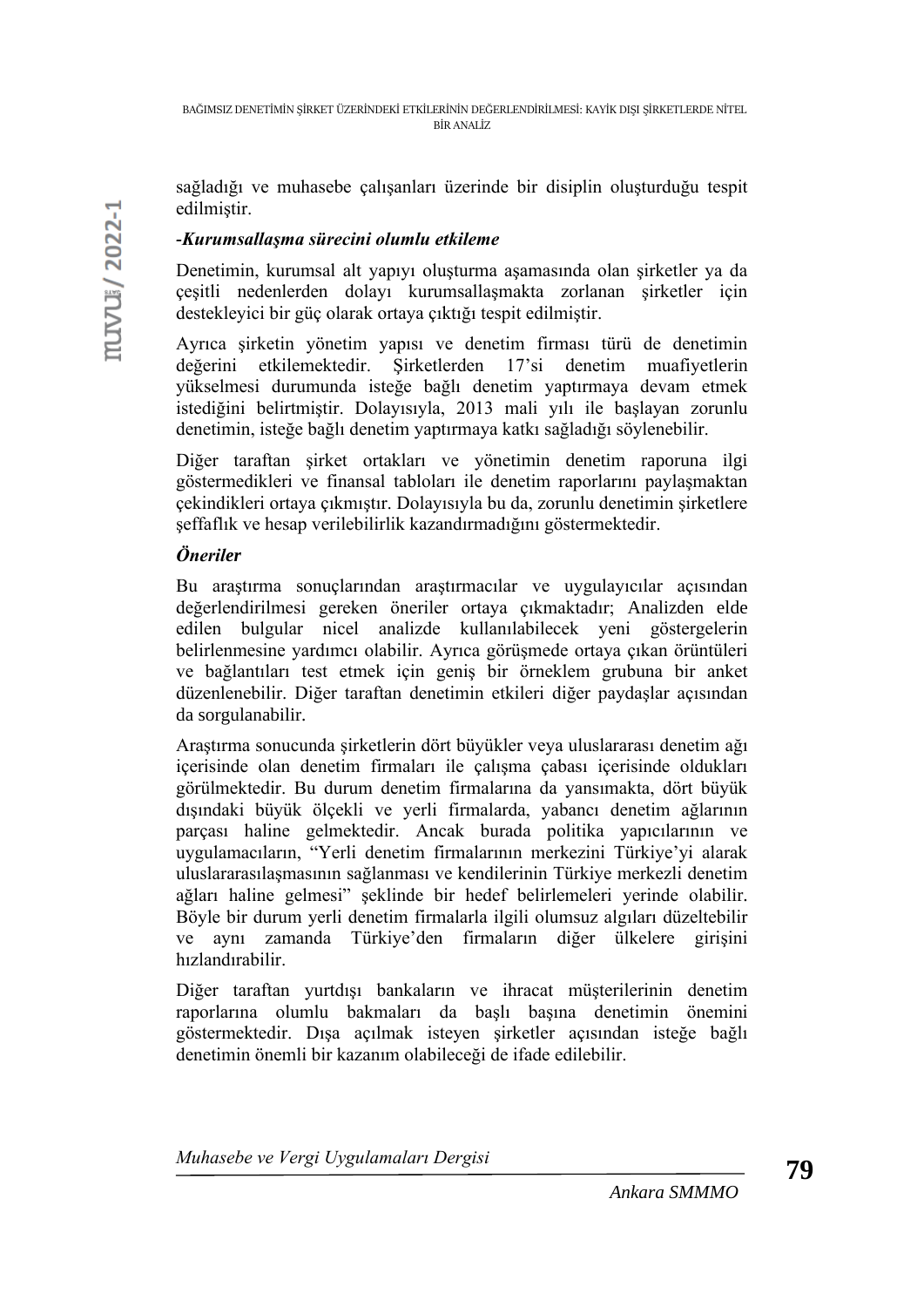#### **KAYNAKÇA**

Abdel-Khallik, A.R. (1993). Why Do Private Companies Demand Auditing? A Case for Organizational Loss of Control. [Journal of](https://www.econbiz.de/Record/journal-of-accounting-auditing-finance/10008380460)  Accounting. *[Auditing & Finance](https://www.econbiz.de/Record/journal-of-accounting-auditing-finance/10008380460)*, *8*(1), 31-52.

Acar, D., Aktürk, A., & Coşkun, A. (2012). Gönüllüden Zorunlu Bağımsız Denetime Geçişin Aile İşletmelerinde Kurumsal Yönetime Etkileri. *Dumlupınar Üniversitesi Sosyal Bilimler Dergisi,* (34), 115–124.

Beattie, V., & Fearnley, S. (1998). What Companies Want (and Don't Want) from Their Auditor. *ICAEW Research Board*.

Beattie, V., Fearnley, S., & Brandt, R. (2000). Behind the Audit Report: A Descriptive Study of Discussions and Negotiations Between Auditors and Directors. *International Journal of Auditing, 4*(2), 177–202.

Bell, T. B., Causholli, M., & Knechel, W. R. (2015). Audit Firm Tenure, Non-Audit Services, and Internal Assessments of Audit Quality. *Journal of Accounting Research, 53*(3), 461–509.

Breesch, D., Hardies, K., & De Muylder, J. (2012). The Added Value of Auditing in Belgium: Does Audit Remain If No Longer Mandatory?. (December 17, 2012), SSRN Electronic Journal, https://doi.org/10.2139/ssrn.2190396.

Cano Rodríguez, M., & Sánchez Alegría, S. (2012). The value of audit quality in public and private companies: evidence from Spain. *Journal of Management & Governance, 16*(4), 683–706.

Carey, P., & Guest, R. (2000). Determining the Optimal External Audit Interval for Private (and Family-Controlled) Companies. In Journal of Accounting, *Auditing & Finance 15*(4), 439–458. https://doi.org/10.1177/0148558X0001500404.

Cassar, G., & Ittner, C. D. (2009). Initial retention of external accountants in startup ventures. *European Accounting Review, 18*(2), 313–340.

Chang, S. I., Yen, D. C., Chang, I. C., & Jan, D. (2014). Internal control framework for a compliant ERP system. *Information and Management, 51*(2), 187–205.

Chit, M. M. (2019). Financial Information Credibility, Legal Environment, and SMEs' Access to Finance. *International Journal of the Economics of Business, 26*(3), 329–354.

Chung, S., & Narasimhan, R. (2001). Perceived value of mandatory audits of small companies. *Managerial Auditing Journal*, *16*(3), 120–123.

*Muhasebe ve Vergi Uygulamaları Dergisi*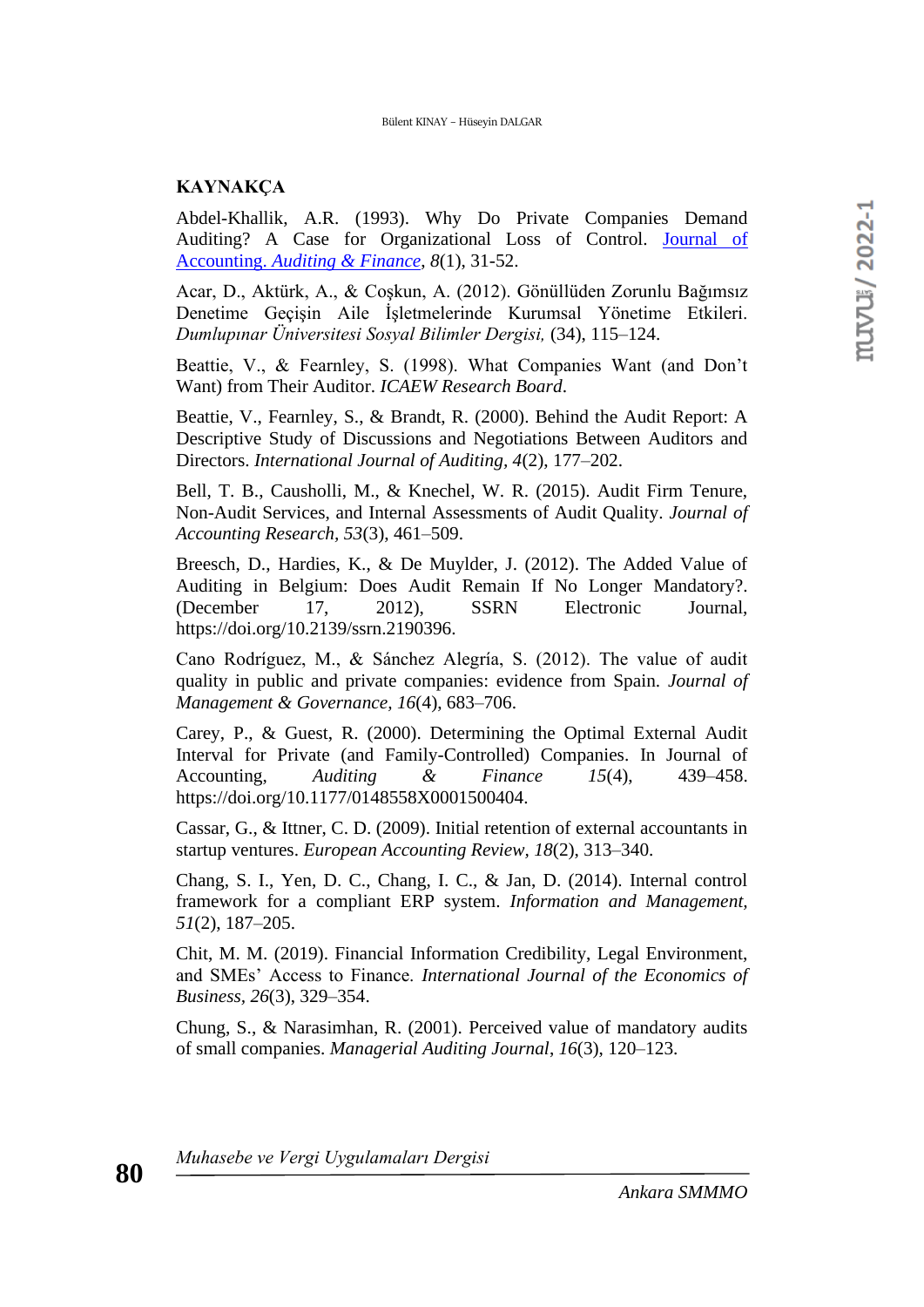Clarke, B., & Carey, P.J. (1997). An empirical investigation into the report to management: use, content and effectiveness. *Perspectives on Contemporary Auditing*, 62-71.

Clatworthy, M. A., & Peel, M. J. (2013). The impact of voluntary audit and governance characteristics on accounting errors in private companies. *Journal of Accounting and Public Policy, 32*(3), 1–25.

Collin, S. O. Y., Ahlberg, J., Berg, K., Broberg, P., & Karlsson, A. (2017). The auditor as consigliere in family firm. *Journal of Family Business Management, 7*(1), 2–20.

Dedman, E., Kausar, A., & Lennox, C. (2014). The Demand for Audit in Private Firms: Recent Large-Sample Evidence from the UK. *European Accounting Review, 23*(1), 1–23.

DeFond, M. L. (1992). The association between changes in client firm agency costs and auditor switching. *A Journal of Practice & Theory*, *11*(1), 16–31.

Deloitte. (2010). *CFO* Serisi 1, [https://www2.deloitte.com/content/dam/Deloitte/tr/Documents/finance](https://www2.deloitte.com/content/dam/Deloitte/tr/Documents/finance-transformation/turkey-tr-ceo-cfoserisi1-250510.pdf)[transformation/turkey-tr-ceo-cfoserisi1-250510.pdf.](https://www2.deloitte.com/content/dam/Deloitte/tr/Documents/finance-transformation/turkey-tr-ceo-cfoserisi1-250510.pdf)

Department for Business, Energy & Industrial Strategy, (2017). *The impact of exempting small companies from statutory audit.* https://assets.publishing.service.gov.uk/government/uploads/system/uploads /attachment\_data/file/583972/audit-exemption-small-companies-impact.pdf.

EFAA. (2019). *Report Presents Evidence on the Value of Audit for SMEs in Europe*, from https://www.efaa.com/news/the-value-of-sme-audit-is-centralto-the-public-interest.html, (20.06.2020).

Eilifsen, A., Knechel, W. R., & Wallage, P. (2001). Application of the Business Risk Audit Model: A Field Study. *Accounting Horizons, 15*(3), 193–207.

Erdem, B. (2020). Bağımsız Denetim Muafiyet Eşiklerinin Yolsuzluk Enedksi Üzerindeki Etkisi: Avrupa Birliği Ülkelerinde Bir Analiz., *Mali Çözüm, 30*(160), 143–162.

Fama, E.F., & Jensen, M. C. (1983a). Separation of ownership and control. *Journal of Law & Economics, 26*(2), 301– 326.

Fama, Eugene F., & Jensen, M. C. (1983b). Agency Problems and Residual Claims. *The Journal of Law and Economics, 26*(2), 327–349.

Firth, M., & Smith, A. (1992). Selection of auditor firms by companies in the new issue market. *Applied Economics, 24*(2), 247–255.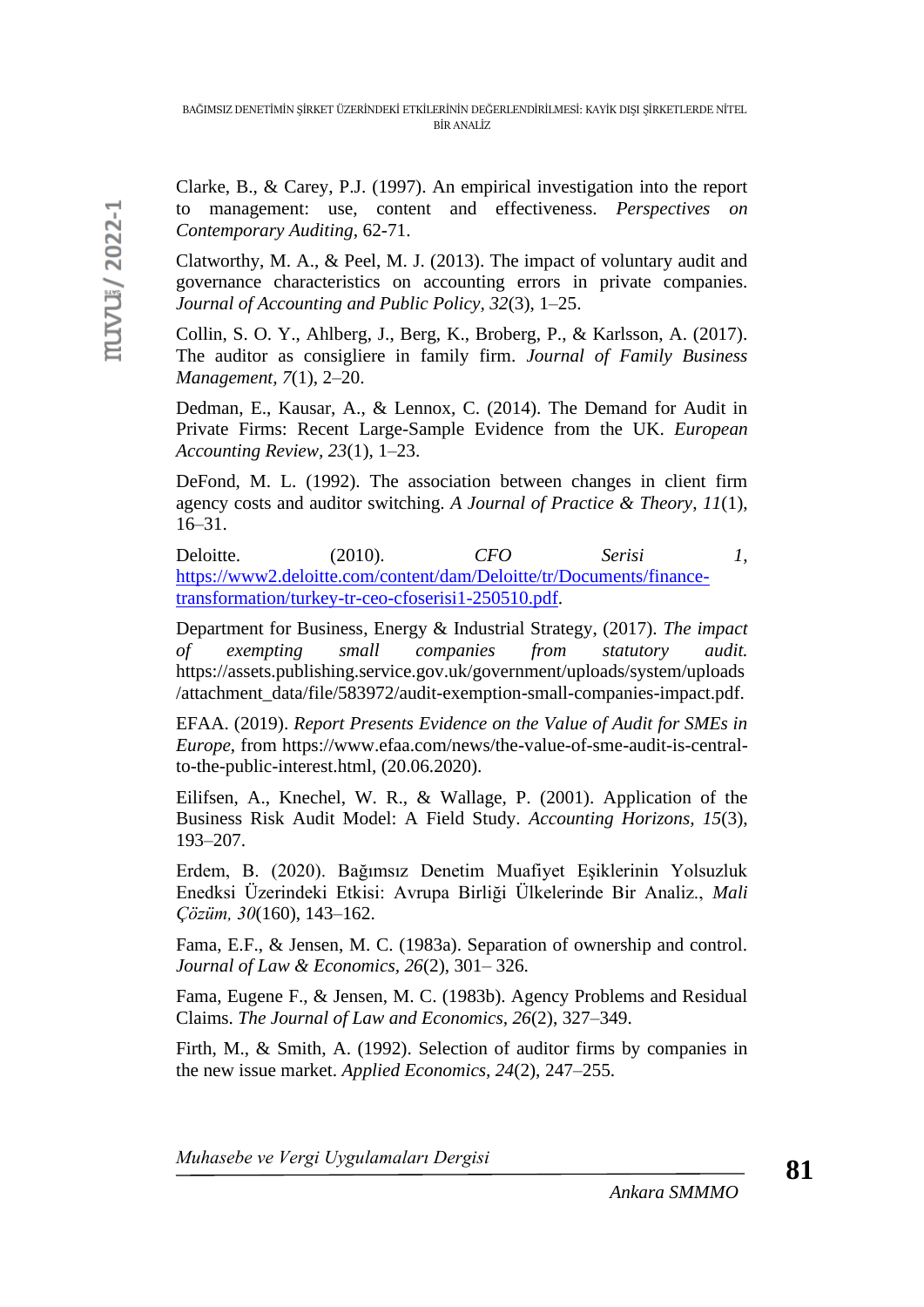Francis, J. R. (2004). What do we know about audit quality?. *The British Accounting Review, 36*(4), 345–368.

Francis, J. R., Khurana, I. K., Martın, X., & Pereıra, R. (2011). The Relative Importance of Firm Incentives versus Country Factors in the Demand for Assurance Services by Private Entities. *Contemporary Accounting Research, 28*(2), 487–516.

Francis, J. R., Maydew, E. L., & Sparks, H. C. (1999), The role of Big 6 auditors in the credible reporting of accruals. *Auditing, 18*(2), 17–34.

Glaser, B., & Strauss, A. (1967). *The discovery of grounded theory: strategies for qualitative research*, New York: Aldine Publishing Co.

Gökoğlan, K., & Tanç, A. (2018). [Denetçi Bağımsızlığının Denetimin](javascript:void(0))  [Katma Değeri Üzerine Etkisi](javascript:void(0)), *Muhasebe Bilim Dünyası Dergisi*, (20), 377- 390.

Hikmet, N. (2009). *Preparation Of Non-Listed Companies For External Auditing*. IX. Türkiye Muhasebe Denetimi Sempozyumu 9 Th Natıonal Symposium On Auditing In Turkey, http://archive.ismmmo.org.tr/docs/SEMPOZYUMLAR/SEMPOZYUM\_09/ EN/6%20paralel%20oturum%204/3%20nazim%20hikmet.pdf.

Hope, O. K., Thomas, W., & Vyas, D. (2011). Financial credibility, ownership, and financing constraints in private firms. J*ournal of International Business Studies, 42*(7), 935–957.

Hope, O.K., Langli, J. C., & Thomas, W. B. (2012). Agency conflicts and auditing in private firms. *Accounting, Organizations and Society, 37*(7), 500–517.

ICAEW. (2008). *Stakeholders Expectation of Audit" Audit Quality Forum*. https://www.icaew.com/-/media/corporate/files/technical/audit-andassurance/audit-quality/audit-quality-forum-evolution/evolutionstakeholder-expectations-of-an-audit.ashx.

İvak, N. (2019). *Denetimde Katma Değeri Arttırmaya Yönelik Atılan Adımlar. Denetimin Katma Değerinin Ölçülmesinde Güncel Yaklaşımlar Ve Zorluklar*,

https://istanbulymmo.org.tr/dosyalar/duyurular/201904018\_19PanelProgra mi.pdf.

Kamarudin, N., Abidin, Z. Z., & Smith, M. (2012). Audit exemption among SMEs in Malaysia. *In Asian Review of Accounting, 20*(2), 152–162.

Karjalainen, J. (2011). Audit Quality and Cost of Debt Capital for Private Firms: Evidence from Finland. *International Journal of Auditing, 15*(1), 88– 108.

*Muhasebe ve Vergi Uygulamaları Dergisi*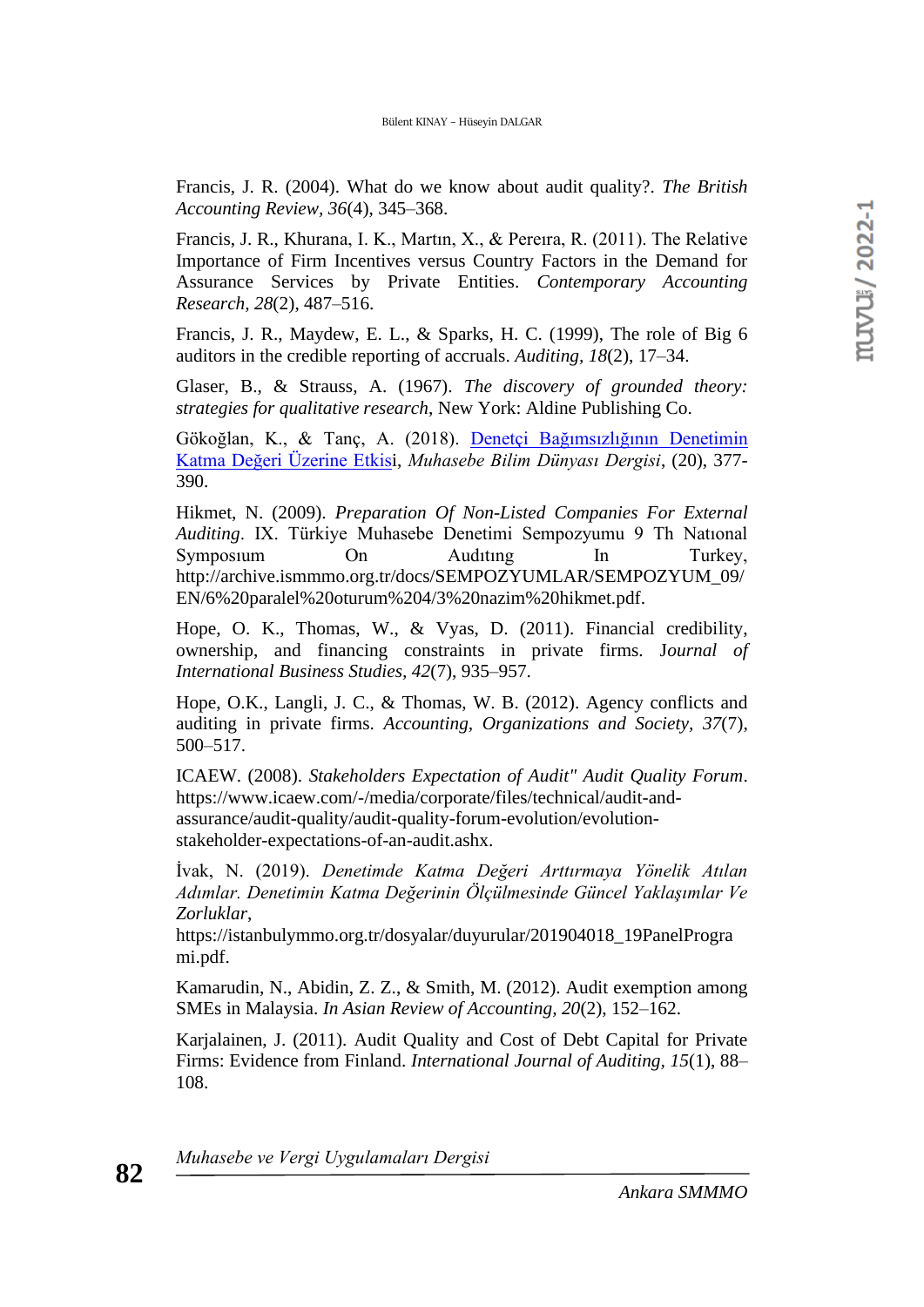KGK. (2017). *2017 Faaliyet Raporu*. https://www.kgk.gov.tr/Portalv2Uploads/files/DynamicContentFiles/YillikF aaliyetRaporlari/KGK\_Faaliyet\_Raporu\_2017.pdf .

KGK. (2018). *2018 Faaliyet Raporu*. https://www.kgk.gov.tr/Portalv2Uploads/files/DynamicContentFiles/YillikF aaliyetRaporlari/KGK\_Faaliyet\_Raporu\_2018.pdf.

KGK. (2019a). *2019 Faaliyet Raporu* https://www.kgk.gov.tr/Portalv2Uploads/files/DynamicContentFiles/YillikF aaliyetRaporlari/KGK\_2019\_Faaliyet\_Raporu.pdf,

KGK. (2019b). *2019 Yıllık İnceleme Raporu*. https://kgk.gov.tr/Portalv2Uploads/files/Duyurular/v2/Diger/YILLIK%20% C4%B0NCELEME%20RAPORU%202019.pdf.

KPMG. (2016a). *Denetimin Değeri* (Editör B.Koçer). https://assets.kpmg/content/dam/kpmg/pdf/2016/04/tr-denetimin-degerifinal-for-web.pdf,

KPMG. (2016b). *Denetimin Değeri Yuvarlak Masa Toplantıları*. https://home.kpmg/content/dam/kpmg/pdf/2016/05/tr-denetimin-degeriround-table.pdf,

Lennox, C. (2005). Management ownership and audit firm size. Contemporary *Accounting Research, 22*(1), 205–227.

Montoya del Corte, J., Fernández Laviada, A., & Martínez García, F. J. (2014). Utilidad de la auditoría de cuentas: perspectiva de las PYMES en España. *UCJC Business and Society Review view, 1*(41), 80-97.

Niemi, L., Kinnunen, J., Ojala, H., & Troberg, P. (2012). Drivers of Voluntary Audit in Finland: To Be or Not to Be Audited?. *Accounting and Business Research, 4*(2), 169-196.

Niskanen, M., Karjalainen, J., & Niskanen, J. (2011). Demand for audit quality in private firms: Evidence on ownership effects. *International Journal of Auditing, 15*(1), 43–65.

Ojala, H., Collis, J., Kinnunen, J., Niemi, L., & Troberg, P. (2016). The Demand for Voluntary Audit in Micro-Companies: Evidence from Finland. *International Journal of Auditing, 20*(3), 267–277.

Oliverio, M. E., & Newman, B. (2005). *Value of An External Audit Revisited. Faculty Working Papers. 48*, http://digitalcommons.pace.edu/lubinfaculty\_workingpapers/48,

Palazuelos Cobo, E., Montoya del Corte, J., & Herrero Crespo, Á. (2017). Determinantes de la continuidad en la contratación de la auditoría de forma voluntaria: evidencia para el caso de España, *Revista de Contabilidad, 20*(1), 63–72.